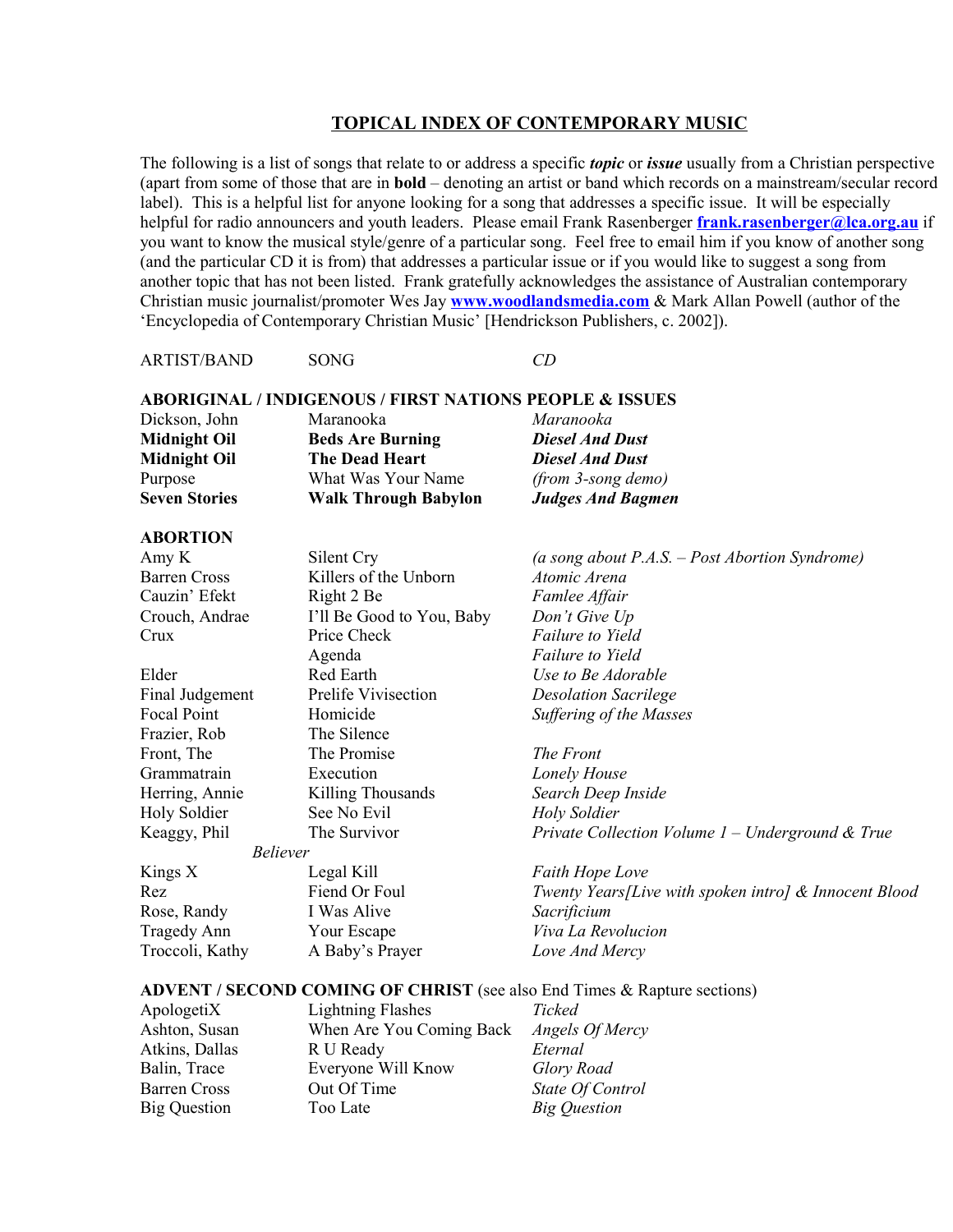| De Garmo & Key      |             | Judgment Day                         | To Extremes                                                            |
|---------------------|-------------|--------------------------------------|------------------------------------------------------------------------|
| Dylan, Bob          |             | Are You Ready                        | Saved                                                                  |
| <b>Human Nature</b> |             | <b>People Get Ready</b>              | <b>Telling Everybody</b>                                               |
| Kesler, Marianne    |             | Very Last Train                      | From The Heart                                                         |
| Kings $X$           |             | King                                 | Out Of The Silent Planet                                               |
| Lewis, Crystal      |             |                                      | People Get Ready ( Jesus Is Comin') Beauty For Ashes & More            |
| Mansfield/Turner    |             | Jesus Comin' Soon                    | Blues With A Feelin'                                                   |
|                     |             | People Get Ready                     | Blues With A Feelin'                                                   |
|                     |             | Mayfield, Curtis (& The Impressions) | <b>People Get Ready</b><br>Give It $Up$ – the best of the curtom years |
|                     | $1970 - 77$ |                                      |                                                                        |
| Miss Angie          |             | Like Lightning                       | Triumphantine                                                          |
| Norman, Larry       |             |                                      | I Wish We'd All Been Ready Upon This Rock & Only Visiting This Planet  |
|                     | U.F.O.      |                                      | In Another Land                                                        |
| Purpose             | Darlin      |                                      | If I Stop Runnin                                                       |
| Rowe, Jamie         |             |                                      | O Come, O Come Emmanuel Rock Power Praise Vol. 2 - Christmas Hymns     |
|                     |             |                                      |                                                                        |

## **ANGELS**

| Ashton, Becker, Dente Angels |                 | Along The Road        |
|------------------------------|-----------------|-----------------------|
| Farnham, John                | <b>Angels</b>   |                       |
| Scott, Connie                | Angels          | Live To Tell          |
| Tumes, Michelle              | With The Angels | Centre Of My Universe |

#### **ANGER**

| Gibson, Michelle | Never Let The Sun Go Down | Michelle Gibson            |
|------------------|---------------------------|----------------------------|
| Kesler, Marianne | Let It Fly                | <b>From The Heart</b>      |
| Paul Colman Trio | Sundown                   | Turn & pc3 Live (Electric) |

## **ANNIVERSARY, WEDDING**

| <b>Little River Band</b> | <b>Happy Anniversary</b> | <b>The Classic Collection</b> |
|--------------------------|--------------------------|-------------------------------|
| U <sub>2</sub>           | <b>Everlasting Love</b>  |                               |

## **ANZAC** *(see WAR)*

#### **APATHY**

| Ashton, Susan            | Land Of Nod         | Wakened By The Wind            |
|--------------------------|---------------------|--------------------------------|
| Green, Keith             | Asleep In The Light | No Compromise                  |
| <b>Resurrection Band</b> | First Degree Apathy | Mommy Don't Love Daddy Anymore |
| Siloam                   | Apathy              | Dying To Live                  |
|                          |                     |                                |

#### **APOLOGETICS – DEFENCE OF THE CHRISTIAN FAITH**

| ApologetiX     | All ApologetiX      | Ticked                                                  |
|----------------|---------------------|---------------------------------------------------------|
|                | You May Be Bright   | Jesus Christ Morningstar                                |
| Believer       | Dimentia            | Dimensions (the entire cd is a brilliant defence of the |
|                | Christian Faith)    |                                                         |
| Betrayal       | More Faith Than Me  | Renaissance By Death                                    |
| Elefante, John | I Know You're There | Corridors                                               |
|                |                     |                                                         |

### **ASCENSION OF JESUS**

| L.S.F.<br>Jesus Christ Morningstar |
|------------------------------------|
|                                    |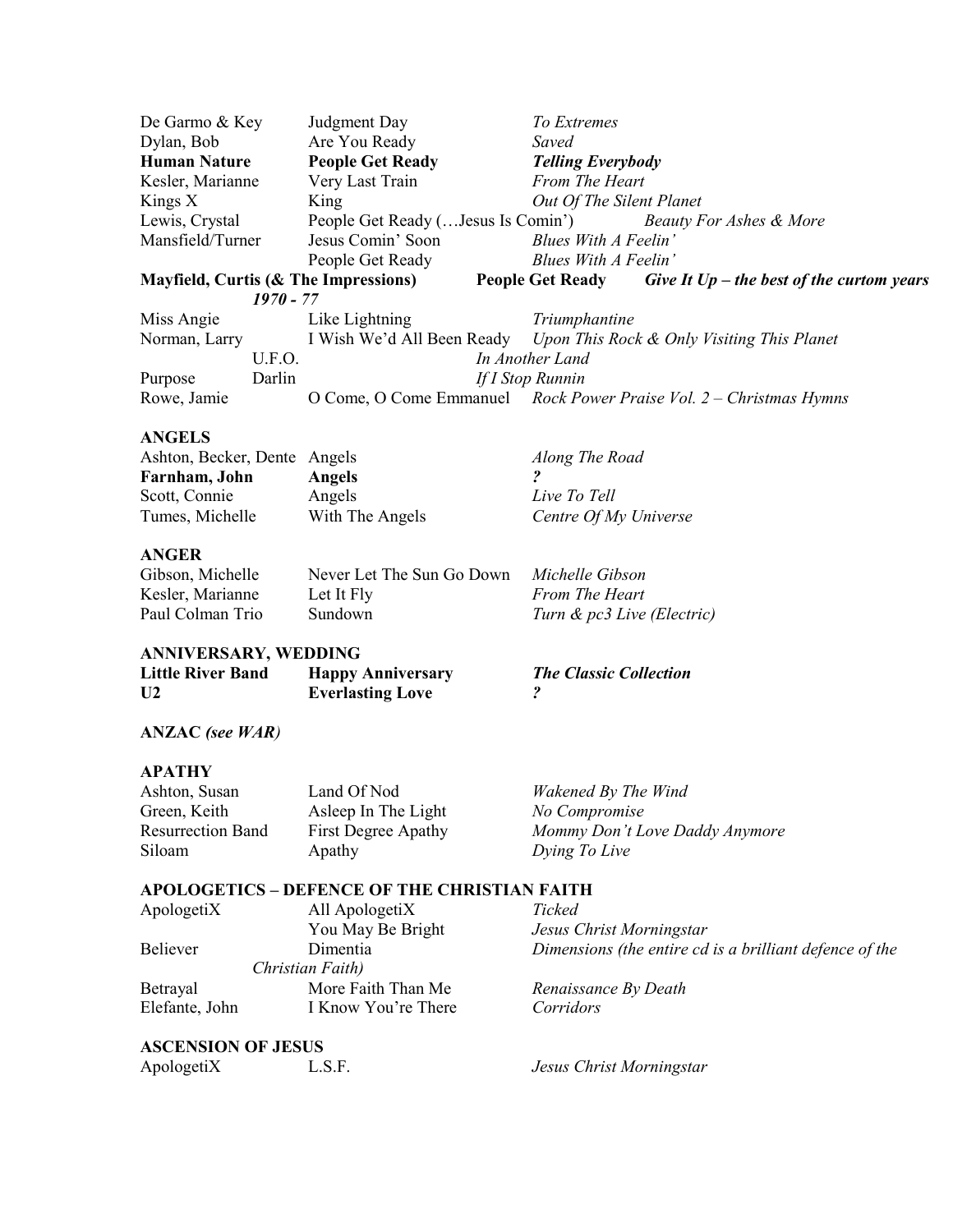# **ATHEISM**

**Just Jinger No God?** *All Comes Round*

## **AUSTRALIA / AUSTRALIA DAY**

| <b>Clapton, Richard</b> | <b>Lucky Country</b>            | <b>The Best Years Of Our Lives</b>        |
|-------------------------|---------------------------------|-------------------------------------------|
| Grace, Steve            | <b>Australian Country Towns</b> | Children Of The Western World             |
|                         | Droughtland Rain                | Liberty Road                              |
|                         | <b>Edward Kelly</b>             | Children Of The Western World             |
|                         | Land Of The Rock                | Children Of The Western World             |
|                         | Life And Times                  | Children Of The Western World             |
| Gangajang               | This Is Australia               |                                           |
| <b>Icehouse</b>         | <b>Great Southern Land</b>      | <b>Primitive Man &amp; Masterfile cds</b> |
| <b>Men At Work</b>      | Down Under                      | <b>Business As Usual</b>                  |
|                         |                                 |                                           |

### **BACKSLIDING**

| dc Talk          | My Friend (So Long)                            | Supernatural |                              |
|------------------|------------------------------------------------|--------------|------------------------------|
| Green, Keith     | I Don't Wanna Fall Away From You No Compromise |              |                              |
| Petra            | Backslidin' Blues                              | Petra        |                              |
| Stevenson, Tarun | Drifting                                       |              | <b>Psalms For The Broken</b> |

#### **BAPTISM / LIVING IN YOUR BAPTISM**

| Allies         | Can't Stop The River            | The River                              |  |
|----------------|---------------------------------|----------------------------------------|--|
|                | Take Me To The River            | The River                              |  |
| Jaci V.        | Baptise Me                      | <b>Heavenly Place</b>                  |  |
| Mann, Robin    | From The Air And From The Light | All Together OK (Disc 1)               |  |
| Matthews, Kyle | Been Through The Water          | See For Yourself                       |  |
| Petra          | Killing My Old Man              | Never Say Die (living in your baptism) |  |

## **BIBLE, THE / WORD OF GOD / HOLY SCRIPTURE**

| ApologetiX | (Check Out) The Book     | Radical History Tour                                |
|------------|--------------------------|-----------------------------------------------------|
|            | <b>Fakey Shaky Parts</b> | Jesus Christ Morningstar (inspiration of Scripture) |
|            | La Bible                 | Spoofernatural                                      |
|            | No Chain                 | Ticked                                              |
|            | Second Timothy           | Biblical Graffiti (inspiration of Scripture)        |
|            | Stay In The Light        | Keep The Change                                     |
|            | Trooth                   | Spoofernatural                                      |
| Ruscha     | The Word Stands Forever  | Come Alive                                          |
|            |                          |                                                     |

## **BIRTHDAY**

| <b>Wonder, Stevie</b> | <b>Happy Birthday</b>   | <b>Hotter Than July</b>                        |
|-----------------------|-------------------------|------------------------------------------------|
| Paul Colman Trio      | Birthday Song           | One                                            |
| Max, Kevin            | Birthday                | <i>Ten: The Birthday Album (Beatles cover)</i> |
| Cardwell, DC          | <b>Birthday Present</b> | Some Hope                                      |

## **BLESSING (GOD'S)**

| Ashton, Susan             | Benediction           | Wakened By The Wind                                   |
|---------------------------|-----------------------|-------------------------------------------------------|
| <b>Idea of North, The</b> | The Irish Blessing    | The Idea of North (excellent a capella version)       |
| Newsboys                  | Breathe (Benediction) | Take Me To Your Leader                                |
| Renner, Kathie            |                       | May The Lord Bless You Today All Together OK (disc 3) |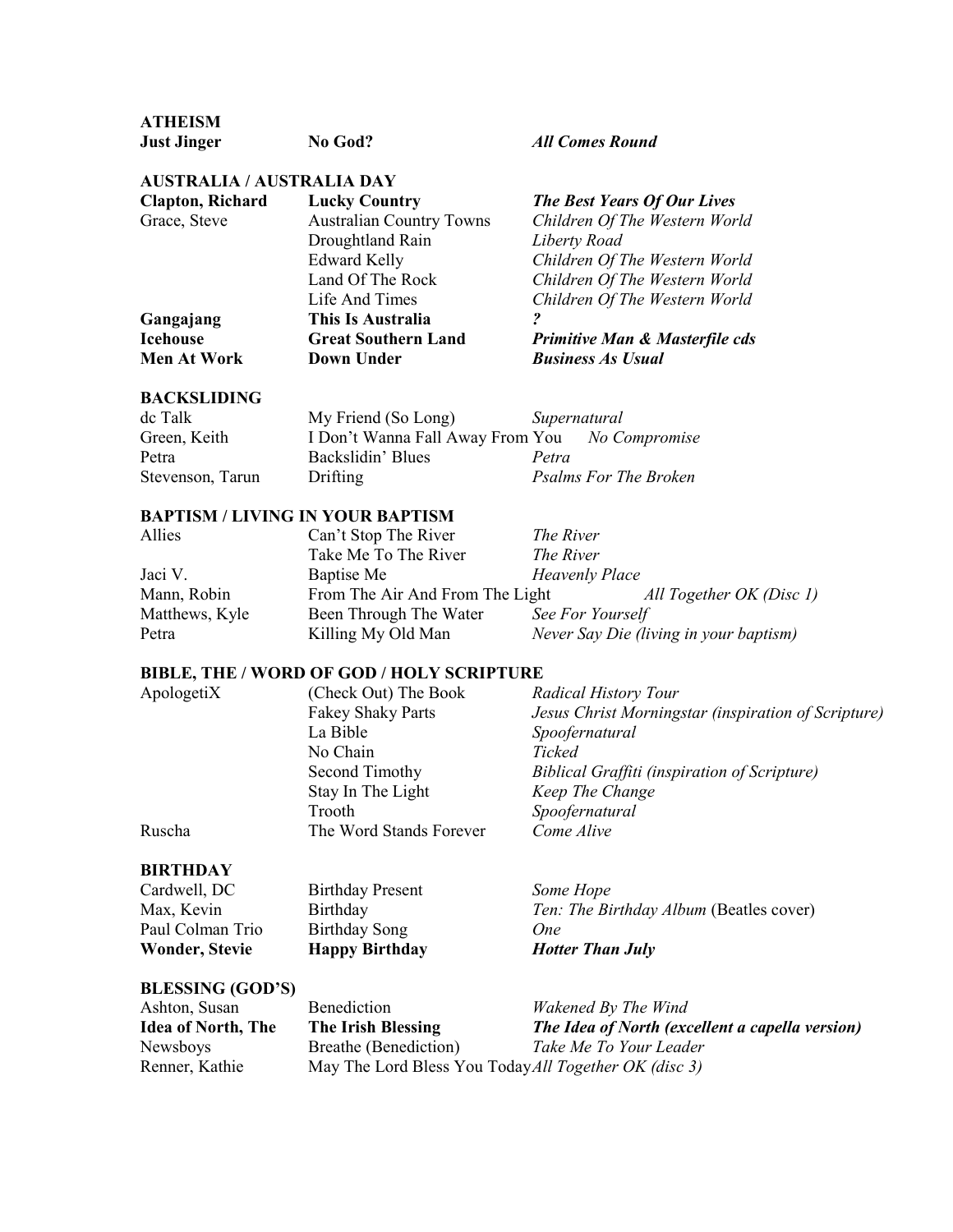| <b>BULLYING</b>                   |                                                     |                                                                                 |
|-----------------------------------|-----------------------------------------------------|---------------------------------------------------------------------------------|
| Miller-Heidke, Kate               | <b>Caught In The Crowd</b>                          | <b>Curiouser</b>                                                                |
|                                   |                                                     |                                                                                 |
| <b>CELEBRATION</b>                |                                                     |                                                                                 |
| <b>Daft Punk</b>                  | <b>One More Time</b>                                | ?                                                                               |
| <b>Dragon</b>                     | <b>Celebration</b>                                  | <b>Snake Eyes On The Paradise - Greatest Hits</b>                               |
|                                   |                                                     | 1976 - 1989                                                                     |
|                                   |                                                     |                                                                                 |
| <b>CHANGE / CHANGES</b>           |                                                     |                                                                                 |
| Balin, Trace                      | Changes                                             | Out Of The Blue                                                                 |
|                                   | My Heart Is Set On YouOut Of The Blue               |                                                                                 |
| <b>Black Sabbath</b>              | <b>Changes</b>                                      | Volume 4                                                                        |
| <b>Bowie, David</b>               | <b>Changes</b>                                      | <b>Hunky Dory</b>                                                               |
|                                   |                                                     |                                                                                 |
| <b>CHILD ABUSE</b>                |                                                     |                                                                                 |
| Jars Of Clay                      | He                                                  | Jars Of Clay                                                                    |
|                                   |                                                     |                                                                                 |
| <b>CHILD TRAFFICKING</b>          |                                                     |                                                                                 |
| Casagrande, Candice               | <b>Behind Closed Doors</b>                          | New Day                                                                         |
|                                   | Popp, Heidi & Tony Kirwan Every Child Has A Destiny |                                                                                 |
|                                   |                                                     |                                                                                 |
| <b>CHILDREN</b>                   |                                                     |                                                                                 |
| Myrrh                             | Figgy                                               | <b>Myrrh</b>                                                                    |
|                                   |                                                     |                                                                                 |
| <b>CHRISTMAS / CHRIST'S BIRTH</b> |                                                     |                                                                                 |
| ApologetiX                        | Christmasnite                                       | Keep The Change & Have Yourself A Parody Little                                 |
|                                   | Christmas (also suitable for Epiphany)              |                                                                                 |
|                                   |                                                     | December 5 or 6 B.C. (Oh Holy Night) Have Yourself A Parody Little Christmas    |
|                                   | Hotel Can't Afford Ya                               | Jesus Christ Morningstar                                                        |
|                                   | Manger                                              | Keep The Change                                                                 |
|                                   | Micah No. 5                                         | Have Yourself A Parody Little Christmas                                         |
|                                   | Santa Claus                                         | Have Yourself A Parody Little Christmas                                         |
|                                   | Virgin                                              | <b>Radical History Tour</b>                                                     |
| <b>Band, The with Rick Danko</b>  | <b>Christmas Must Be Tonight</b>                    |                                                                                 |
| <b>Blind Boys Of Alabama</b>      | the entire 'Go Tell It On The Mountain' CD          |                                                                                 |
| Cameron, Allan                    | Star Over Bethlehem                                 | Second Chances                                                                  |
| Dead Artist Syndrome              | Christmas                                           | <b>Prints Of Darkness</b>                                                       |
| Deliverance                       | Silent Night                                        | What A Joke                                                                     |
| <b>Destiny's Child</b>            | <b>Little Drummer Boy</b>                           | <b>Best Ever Christmas Mix</b>                                                  |
| Disciple                          | Easter Bunny                                        | HM Sampler Nov/Dec 97                                                           |
| Eden's Bridge                     |                                                     | the entire 'Celtic Christmas' CD (good celtic renditions of traditional carols) |
| Estefan, Gloria                   | <b>Christmas Through Your Eyes</b>                  | <b>Greatest Hits</b>                                                            |
| Garfunkel, Art                    | <b>O Come All Ye Faithful</b>                       | <b>Best Ever Christmas Mix</b>                                                  |
| Grant, Amy                        | Breath Of Heaven (Mary's Song)                      | Home For Christmas                                                              |
| Gray, Macy                        | <b>Winter Wonderland</b>                            | <b>Best Ever Christmas Mix</b>                                                  |
|                                   | Emmanuel                                            |                                                                                 |
| Hammond, Jess                     |                                                     | There Is Hope                                                                   |
| Hoey, Gary                        | The First Noel                                      | HM Sampler Nov/Dec '01 (really cool guitar instr.)                              |
| <b>Jones</b> , Norah              | Peace                                               | <b>Best Ever Christmas Mix</b>                                                  |
| Kaiser, Glenn                     | Immanuel                                            | Throw Down Your Crowns                                                          |
| <b>Kelly, Paul</b>                | <b>Christmas Must Be Tonight</b>                    | <b>Best Ever Christmas Mix</b>                                                  |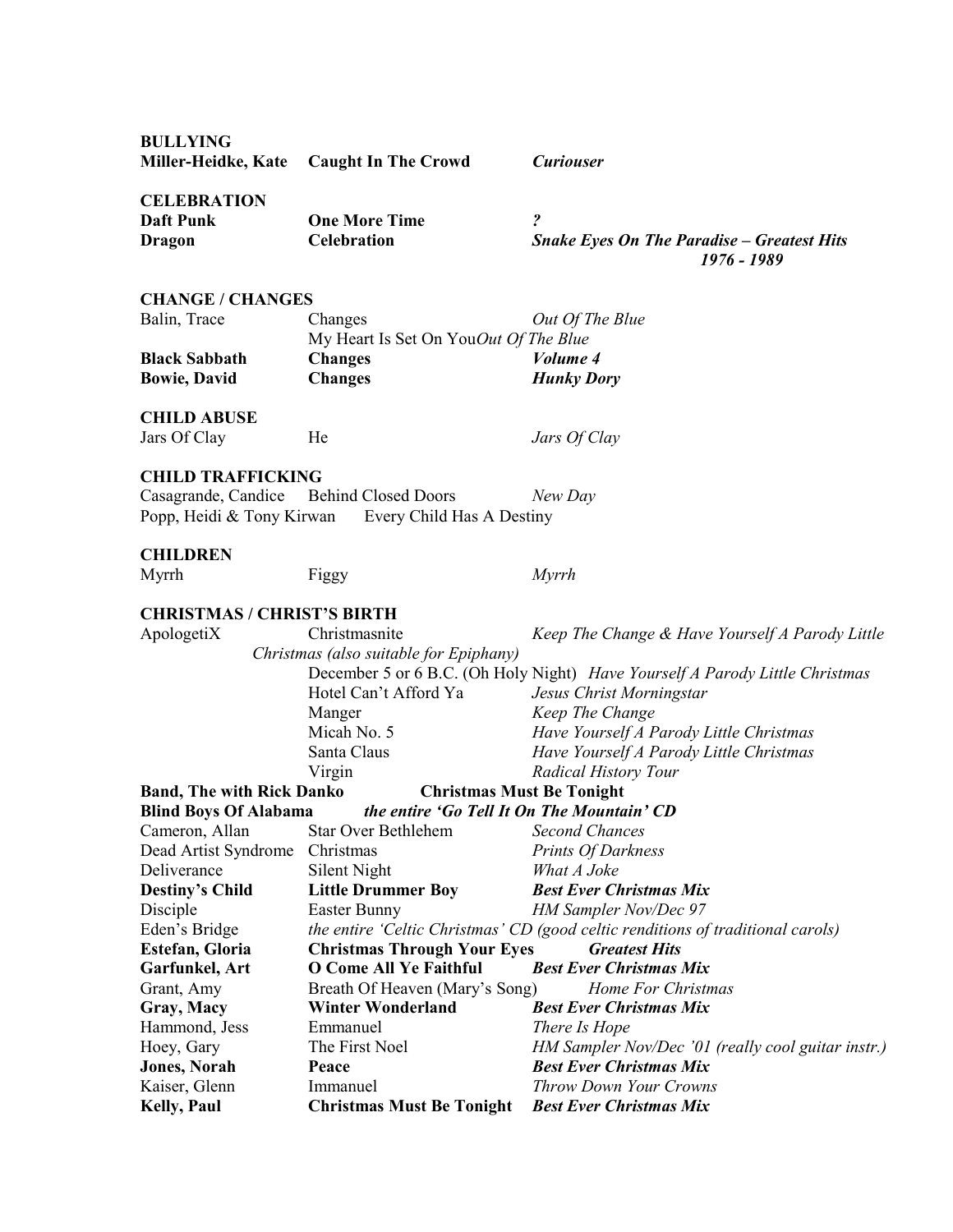| Kesler, Marianne                                           | A Christmas Song                                       |                                                        |  |
|------------------------------------------------------------|--------------------------------------------------------|--------------------------------------------------------|--|
| Lennon, John & Yoko Ono<br><b>Happy Xmas (War Is Over)</b> |                                                        |                                                        |  |
| Mann, Robin                                                | A Star, A King                                         | God Version 1.0                                        |  |
| Meece, David                                               | One Small Child                                        | Our Christmas & Twila Paris And Friends: Celebrate The |  |
|                                                            | Gift & Odyssey                                         |                                                        |  |
| Miller, Julie                                              | Manger Throne                                          | He Walks Through Walls                                 |  |
| Nectarine                                                  | God Rest Ye Merry Gentlemen HM Sampler Sep/Oct '97     |                                                        |  |
| Norman, Larry                                              | Christmastime                                          | So Long Ago The Garden                                 |  |
|                                                            | The Day That A Child Appeared                          | <b>Bootleg</b>                                         |  |
| Orrico, Stacie                                             | <b>O Come All Ye Faithful</b>                          | <b>Best Ever Christmas Mix</b>                         |  |
| Patrick, Robin                                             | Road To Bethlehem                                      | You Believed In Me                                     |  |
| <b>Pretenders, The</b>                                     | 2000 Miles                                             | <b>Best Ever Christmas Mix</b>                         |  |
| Queen                                                      | <b>Thank God It's Christmas</b>                        | <b>Best Ever Christmas Mix</b>                         |  |
| Rea, Chris                                                 | Driving Home for Christmas Best Ever Christmas Mix     |                                                        |  |
| Richard, Cliff                                             | <b>Mistletoe &amp; Wine</b>                            | <b>Best Ever Christmas Mix</b>                         |  |
| <b>Slade</b>                                               | <b>Merry Xmas Everybody</b>                            | Slade Greatest Hits - Feel The Noize & Best Ever       |  |
| <b>Christmas Mix</b>                                       |                                                        |                                                        |  |
| Various                                                    | he entire Happy Christmas: A BEC Holiday Collection cd |                                                        |  |
|                                                            | the entire Happy Christmas Vol. 2 cd                   |                                                        |  |
|                                                            |                                                        |                                                        |  |
| <b>CHURCH / FAMILY OF GOD</b>                              |                                                        |                                                        |  |
| Allies                                                     | Come To The Family<br>The River                        |                                                        |  |
| Camp, Steve                                                | The Church Is All Of You                               | After God's Own Heart                                  |  |
|                                                            | <b>Upon This Rock</b>                                  | Fire And Ice & The Steve Camp Collection: A Library Of |  |
|                                                            | 32 Favorite Songs                                      |                                                        |  |
| Petra                                                      | Friends (All In The Family Of God)                     | Petra Praise: The Rock Cries Out                       |  |
|                                                            | <b>Rose Colored Stained Glass</b>                      | More Power To Ya                                       |  |
|                                                            |                                                        |                                                        |  |
| <b>CHURCH AND STATE</b>                                    |                                                        |                                                        |  |
| ApologetiX                                                 | Come Out And Pray                                      | Ticked                                                 |  |
|                                                            | Trooth                                                 | Spoofernatural                                         |  |
|                                                            |                                                        |                                                        |  |
| <b>CITY / CITIES</b>                                       |                                                        |                                                        |  |
| <b>Joel</b> , Billy                                        | <b>New York State Of Mind</b>                          | $\boldsymbol{\mathcal{P}}$                             |  |
| Rhubarb                                                    | New York                                               | <b>Slow Motion</b>                                     |  |
|                                                            |                                                        |                                                        |  |
| <b>COLOURS</b>                                             |                                                        |                                                        |  |
| Green, Keith                                               | <b>Stained Glass</b>                                   | No Compromise                                          |  |
| Petra                                                      | The Coloring Song                                      | Never Say Die                                          |  |
| <b>Resurrection Band</b>                                   | Colours                                                | Colours                                                |  |
|                                                            |                                                        |                                                        |  |
|                                                            | <b>COMMITMENT / DEVOTION TO GOD</b>                    |                                                        |  |
| Allies                                                     | Devoted To You                                         | Man With A Mission                                     |  |
| Green, Keith                                               | Pledge My Head To Heaven                               | So You Wanna Go Back To Egypt                          |  |
|                                                            |                                                        |                                                        |  |
| <b>COMPROMISE</b>                                          |                                                        |                                                        |  |
| dc Talk                                                    | My Friend (So Long)                                    | Supernatural                                           |  |
| Green, Keith                                               | Make My Life A Prayer To YouNo Compromise              |                                                        |  |
|                                                            |                                                        |                                                        |  |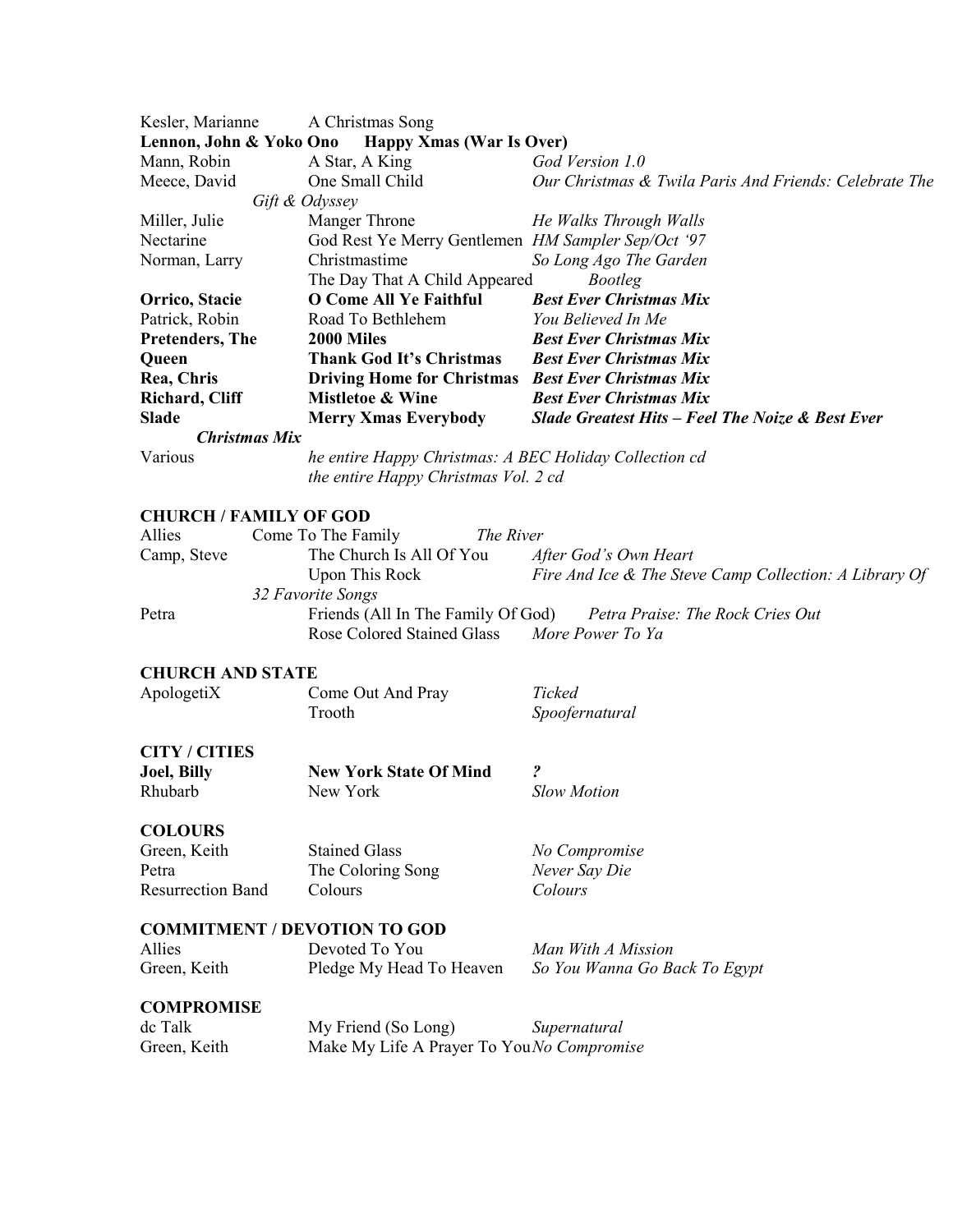| Petra                | Chameleon                                                 | Never Say Die            |
|----------------------|-----------------------------------------------------------|--------------------------|
| Scott, Connie        | Play This Game                                            | Live To Tell             |
|                      | <b>CONFESSION / OPENESS &amp; BROKENNESS / REPENTANCE</b> |                          |
| Ashton, Susan        | Down On My Knees                                          | Wakened By The Wind      |
| Chapman, Tracy       | <b>New Beginning</b>                                      | <b>New Beginning</b>     |
| Gibson, Jon          | Father, Father                                            | Body & Soul              |
|                      | Let It Be Done                                            | The Man Inside           |
| Green, Keith         | Create In Me A Clean Heart                                | Jesus Commands Us To Go! |
|                      | My Eyes Are Dry                                           | No Compromise            |
|                      | Soften Your Heart                                         | No Compromise            |
| Herring, Annie       | Search Deep Inside                                        | Search Deep Inside       |
| Kesler, Marianne     | Scars                                                     | All The Days Of My Life  |
|                      | Searchlight Of Love                                       | All The Days Of My Life  |
| Petra                | Clean                                                     | <b>Beat The System</b>   |
|                      | We Hold Our Hearts Out To You                             | No Doubt                 |
| Schaefer, Athanasius | Cleanse Me                                                | Servant Of Christ        |
| St. James, Rebecca   | Go And Sin No More                                        | 2                        |
| Talbot, John & Terry | Create In Me A Clean Heart                                | The Painter              |

#### **CONVERSION**

| Newsboys           | Born Again |           |
|--------------------|------------|-----------|
| St. James, Rebecca | Reborn     | Transform |

Talbot, John & Terry Create In Me A Clean Heart *The Painter*<br>Volz, Greg X. **On Bended Knees** *The Exodus* 

**On Bended Knees** 

#### **CREATION (CARETAKERS OF)**

| Chapman, Tracy        | The Rape Of The World            | <b>New Beginning</b> |
|-----------------------|----------------------------------|----------------------|
| <b>Osbourne, Ozzy</b> | <b>Revelation (Mother Earth)</b> | Blizzard Of $Oz$     |
| Tourniquet            | Ark Of Suffering                 | Psychosurgery        |

#### **CROSS OF CHRIST** *see* **LENT / HOLY WEEK**

#### **DAYS OF THE WEEK**

| John, Elton      | <b>Saturday Night's Alright</b> |                         |
|------------------|---------------------------------|-------------------------|
| Kesler, Marianne | Saturday Night                  | All The Days Of My Life |

|                                  | <b>DEATH / DYING / FUNERALS / MORTALITY</b> |                                    |
|----------------------------------|---------------------------------------------|------------------------------------|
| Allies                           | I'm Crying                                  | Man With A Mission                 |
|                                  | Requiem For The Living                      | <i>The River</i>                   |
| Applehead                        | Six Feet Under                              | Meaning                            |
| Balin, Trace                     | Meet You In The Garden                      | Out Of The Blue                    |
| Carey, Mariah (with Boyz II Men) | <b>One Sweet Day?</b>                       |                                    |
| <b>Midnight Oil</b>              | In The Valley                               | <b>Earth and Sun and Moon</b>      |
| Mortification                    | Death Requiem                               | Scrolls Of The Megilloth           |
| Petra                            | A Matter Of Time                            | HM Sampler Jul/Aug 98              |
|                                  | Grave Robber                                | Not Of This World                  |
| Plankeye                         | Goodbye                                     | Relocation (awesome song)          |
| <b>PFR</b>                       | Goldies Last Day                            | Goldie's Last Day (death of a pet) |
| Rose, Randy                      | Death (1 Corinthians 15:54)                 | Sacrificium                        |
| Stevenson, Tarun                 | Never Be Another You                        | <b>Psalms For The Broken</b>       |
| <b>Trouble</b>                   | <b>Pray For The Dead</b>                    | <b>The Skull</b>                   |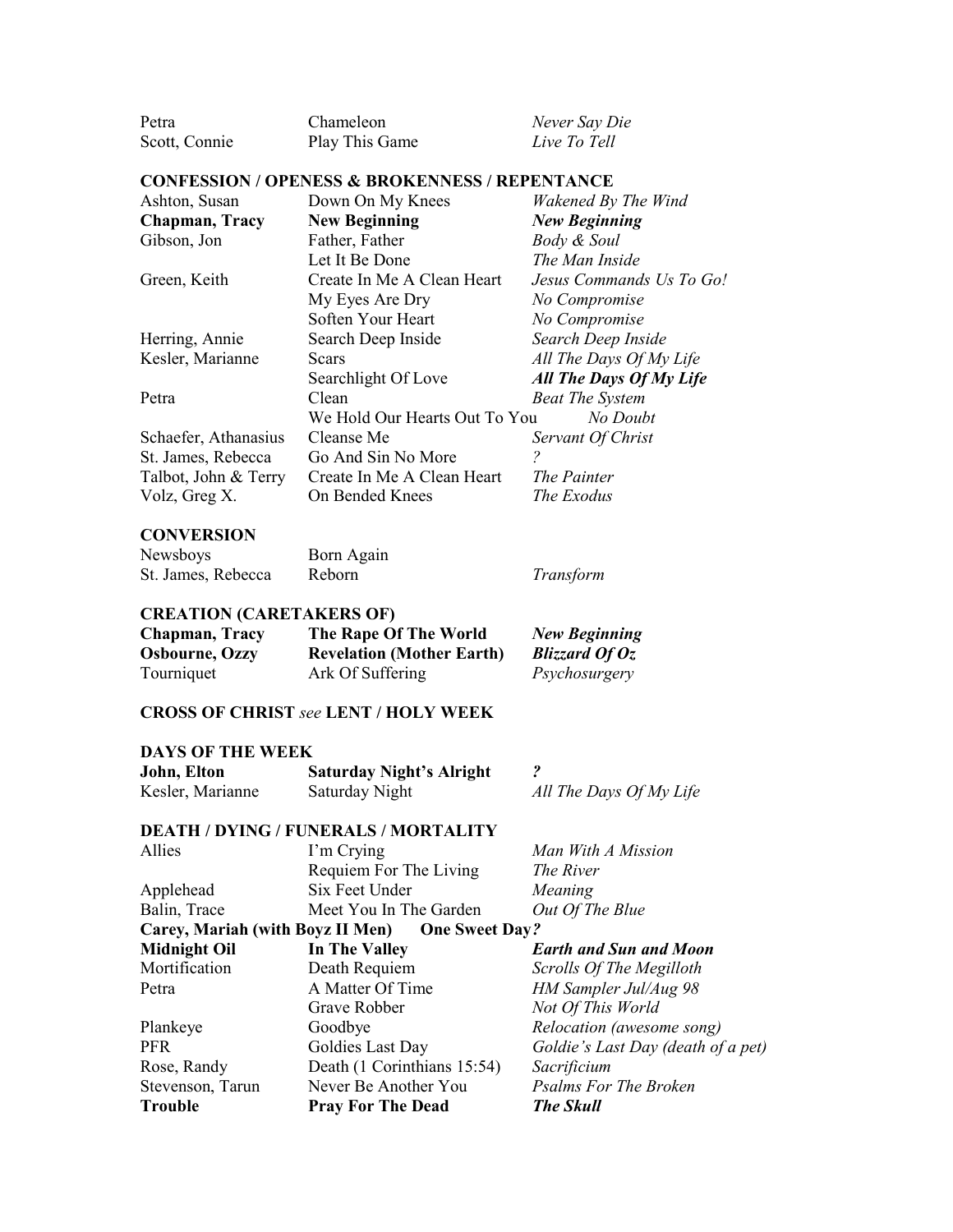| Vika and Linda            | <b>Grandpa's Song</b>                     | <b>Princess Tabu</b>                                                               |
|---------------------------|-------------------------------------------|------------------------------------------------------------------------------------|
| <b>DEPRESSION</b>         |                                           |                                                                                    |
| Kesler, Marianne          | The Climb                                 | Long Road Home                                                                     |
|                           |                                           | <b>DISCIPLESHIP - FOLLOWING JESUS / SANCTIFICATION - LIVING THE CHRISTIAN LIFE</b> |
| ApologetiX                | Every Crown Has Its Thorns                | Spoofernatural                                                                     |
|                           | Walk His Way                              | Jesus Christ Morningstar                                                           |
| <b>Big Tent Revival</b>   | What Would Jesus Do?                      | <i>WWJD</i>                                                                        |
| Camp, Steve               | <b>Consider The Cost</b>                  | <b>Consider The Cost</b>                                                           |
|                           | Follow Me                                 | Consider The Cost                                                                  |
| De Garmo & Key            | Carry The Cross                           | To Extremes                                                                        |
| Grace, Steve              | Follow                                    | Follow                                                                             |
| Meece, David              | Count The Cost                            | Count The Cost & Odyssey                                                           |
| Norman, Larry:            | I Am A Servant                            | In Another Land                                                                    |
| Petra                     | Disciple                                  | More Power To Ya                                                                   |
| Pocket Change             | I Have Decided                            | HM Sampler May/Jun 98                                                              |
| P.O.D.                    | Follow Me                                 | The Fundamental Elements Of Southtown                                              |
| Wenzel, Scott             | I Will Follow                             | Film At Eleven                                                                     |
| <b>DIVINITY OF CHRIST</b> |                                           |                                                                                    |
| ApologetiX                | Ballad Of Jesus & Yahweh                  | Keep The Change                                                                    |
|                           | John $1:1$                                | Jesus Christ Morningstar                                                           |
| <b>DOMESTIC VIOLENCE</b>  |                                           |                                                                                    |
| Kesler, Marianne          | Always                                    |                                                                                    |
| Vega, Suzanne             | Luka                                      | <b>Solitude Standing</b>                                                           |
| <b>DREAMS / VISIONS</b>   |                                           |                                                                                    |
| Grace, Steve              | <b>Big Dreams</b>                         | Children Of The Western World                                                      |
| Smith, Michael W.         | I Still Have The Dream                    | This Is Your Time                                                                  |
|                           | <b>DRUG &amp; ALCOHOL ABUSE/ADDICTION</b> |                                                                                    |
| <b>Barren Cross</b>       | State Of Control                          | State Of Control                                                                   |
| <b>Believer</b>           | <b>Stop The Madness</b>                   | Sanity Obscure                                                                     |
| <b>Bowie, David</b>       | <b>Ashes To Ashes</b>                     | <b>Scary Monsters</b>                                                              |
| <b>Bride</b>              | Whiskey Seed                              | Live To Die                                                                        |
| Dylan, Bob                | <b>Shot Of Love</b>                       | <b>Shot Of Love</b>                                                                |
| Grace, Steve              | To The Dealer                             | Children Of The Western World                                                      |
| <b>Just Jinger</b>        | Sugarman                                  | <b>All Comes Round</b> (great version of the Rodriguez song)                       |
| Knott, Mike               | Rockstars On H                            | Strip Cycle                                                                        |
| Mad At The World          | Marshmallow Land                          | Seasons Of Love                                                                    |
|                           | Promised Land (The Deception Of Drugs)    | Seasons Of Love                                                                    |
| Rodriguez                 | <b>Sugar Man</b>                          | <b>Cold Fact</b>                                                                   |
| Rose, Randy               | Marshmallow Land                          | Sacrificium                                                                        |
| Sometime Sunday           | Needle                                    | Drain                                                                              |
| U <sub>2</sub>            | <b>Running To Stand Still</b>             | <b>The Joshua Tree</b>                                                             |
| <b>Vengeance Rising</b>   | Can't Get Out                             | Once Dead                                                                          |
| <b>Young, Neil</b>        | The Needle And The Damage Done            | <b>Harvest</b>                                                                     |
|                           |                                           |                                                                                    |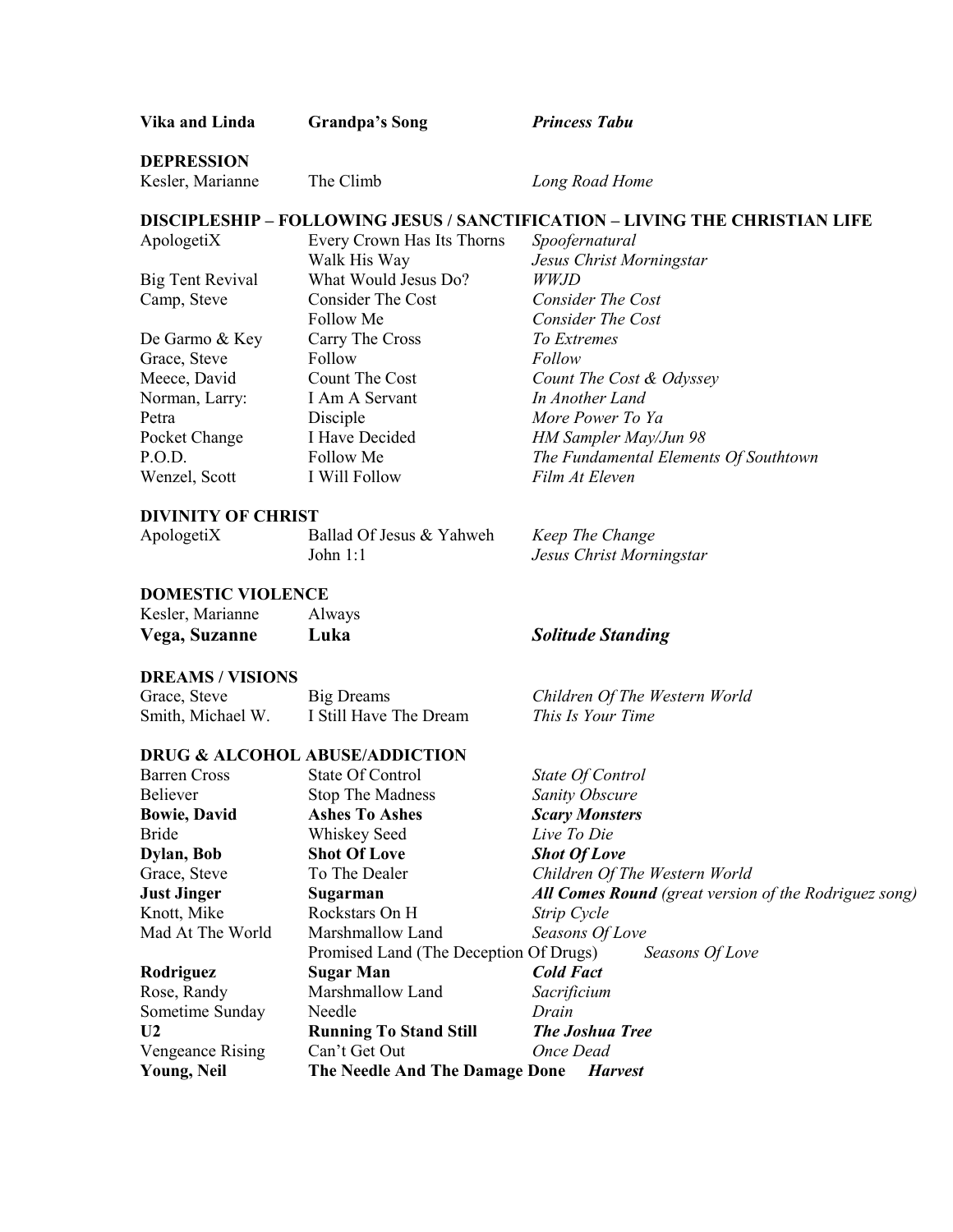## **EASTER/CHRIST'S RESURRECTION**

| ApologetiX           | Didn't Just Die                                           | Jesus Christ Morningstar                                 |
|----------------------|-----------------------------------------------------------|----------------------------------------------------------|
|                      | Died And Rose                                             | Jesus Christ Morningstar                                 |
|                      | I Have To Die First                                       | Jesus Christ Morningstar                                 |
|                      | You May Be Bright                                         | Jesus Christ Morningstar (evidence for the resurrection) |
| <b>Bloodgood</b>     | The Messiah                                               | Detonation                                               |
| Card, Michael        | Love Crucified Arose                                      | Scribbling In The Sand: The Best Of Michael Card - Live  |
| Carman               | The Champion                                              | The Champion                                             |
|                      | Clawson, Cynthia (& Choir) I Know That My Redeemer Liveth | Handel's Young Messiah (various)                         |
| Disciple             | Easter Bunny                                              | <b>HM Sampler Nov/Dec 97</b>                             |
| Green, Keith         | Easter Song                                               | For Him Who Has Ears To Hear (also performed by          |
|                      | Second Chapter Of Acts)                                   |                                                          |
|                      | The Victor                                                | No Compromise                                            |
| Heard, Mark          | My Redeemer Lives                                         | At The Foot Of The Cross & High Noon                     |
| Key, Dana            | Mary                                                      | Part Of The Mystery                                      |
| Mortification        | Journey Of Reconciliation                                 | Mortification                                            |
| Petra                | He Came, He Saw, He Conquered                             | This Means War!                                          |
| Talbot, John Michael | He Is Risen                                               | John Michael Talbot                                      |
| Troccoli, Kathy      | That's How Much                                           | Sounds Of Heaven                                         |

#### **END TIMES / LAST DAY(S) / DAY OF JUDGEMENT / ESCHATOLOGY**<br>AnologetiX Armageddon Valley Someday *Riblical Graffiti* Armageddon Valley Someday *Biblical Graffiti*

| $A$ pologeti $\Lambda$ | ATHIAGUQUIT VAIIUY SUIIUUAY     | <i>Divillat Grafful</i>     |
|------------------------|---------------------------------|-----------------------------|
|                        | Bad Dude Risin'                 | <b>Radical History Tour</b> |
|                        | <b>Casket Place</b>             | Ticked                      |
|                        | <b>Judgment Gets Passed</b>     | <b>Radical History Tour</b> |
|                        | Life In The Last Days           | <b>Radical History Tour</b> |
|                        | Midnight Hour Pt.2              | <b>Radical History Tour</b> |
|                        | <b>Revelation Man</b>           | <b>Biblical Graffiti</b>    |
| De Garmo & Key         | Judgment Day                    | To Extremes                 |
| Green, Keith           | The Sheep And The Goats         | The Keith Green Collection  |
| Kesler, Marianne       | Very Last Train                 | <b>From The Heart</b>       |
| Norman, Larry          | Six Sixty Six                   | In Another Land             |
| Petra                  | Shakin' The House               | <b>Back To The Street</b>   |
| Saviour Machine        | the 'Legend' cd's               |                             |
| Stonehill, Randy       | Judgement Day                   | Love Beyond Reason          |
| Veni Domine            | the entire Fall Babylon Fall cd |                             |
| Whitecross             | Signs Of The End                | Whitecross                  |
|                        |                                 |                             |

#### **ENDURANCE / PERSEVERANCE / PERSISTENCE**

| <b>Black Sabbath</b> | <b>Never Say Die</b> | <b>Never Say Die</b>    |
|----------------------|----------------------|-------------------------|
| John, Elton          | I'm Still Standing   | <b>Too Low For Zero</b> |
| Petra                | Never Say Die        | Never Say Die           |
|                      | Run For The Prize    | More Power To Ya        |
|                      | Second Wind          | More Power To Ya        |
|                      |                      |                         |

## **ENVIRONMENT, THE / ENVIRONMENTAL ISSUES**

| Chapman, Tracy | The Rape Of The World                                        | New Beginning |
|----------------|--------------------------------------------------------------|---------------|
| Green, Keith   | <b>Everybody's Rapin' Mother Nature</b> His Incredible Youth |               |
| Lennon, Julian | <b>Saltwater</b>                                             |               |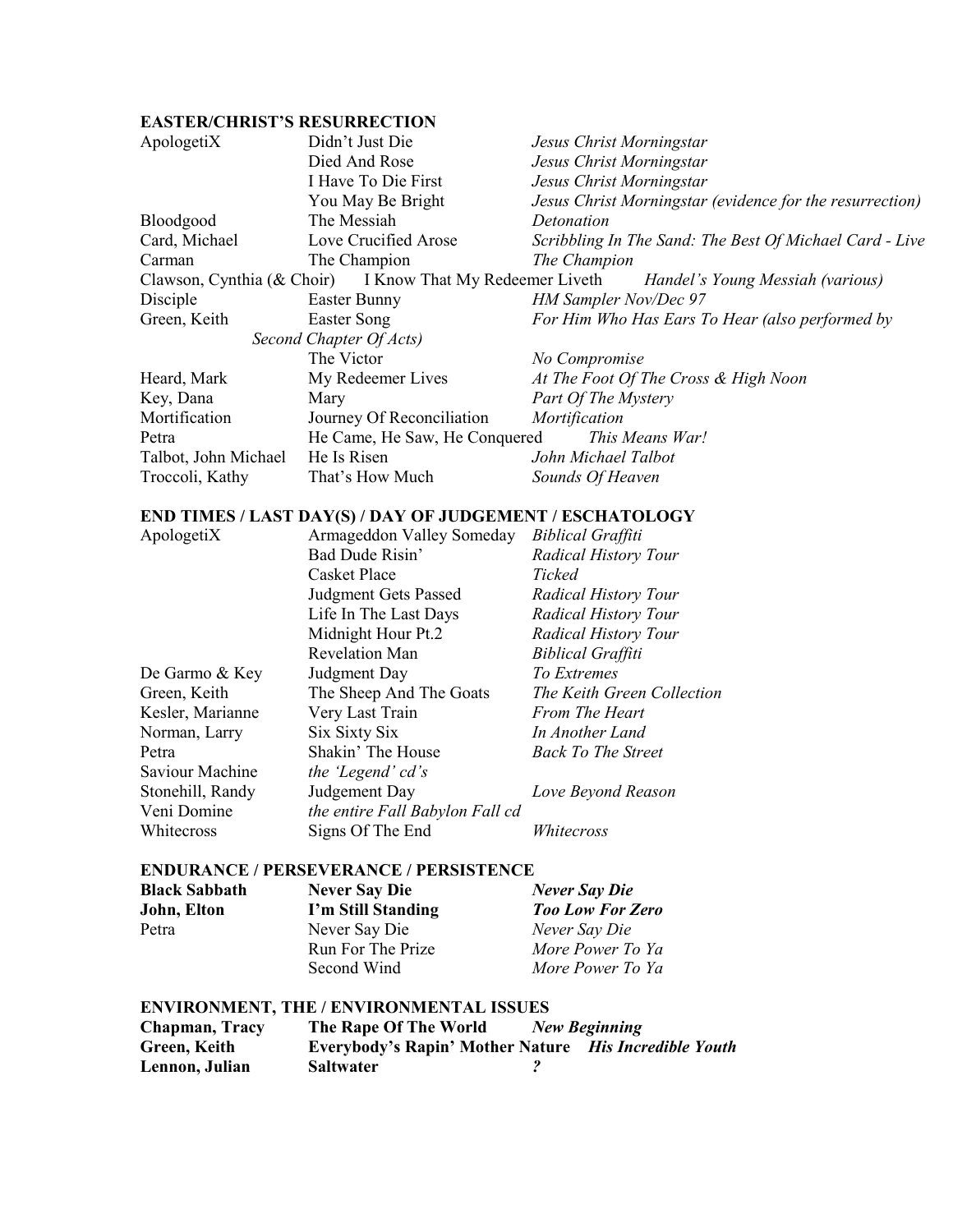## **ETHICS / ETHICAL ISSUES**

### **EUTHANASIA**

| <b>Tubeway Army (Gary Numan)</b> |                   | <b>The Life Machine</b> | <b>Tubeway Army</b> |
|----------------------------------|-------------------|-------------------------|---------------------|
| Ransom                           | Exit (Euthanasia) | Soul Asylum             |                     |

## **EVANGELISTIC / PRESENTATION OF THE GOSPEL**

| ApologetiX                                        | Every Step To Take                                           | <b>Biblical Graffiti</b>                                                       |
|---------------------------------------------------|--------------------------------------------------------------|--------------------------------------------------------------------------------|
|                                                   | <b>InYerFace Love Song</b>                                   | Ticked                                                                         |
|                                                   | Livin What Jesus Spoke Of                                    | Spoofernatural                                                                 |
|                                                   | Put You Down In My Will                                      | <b>Biblical Graffiti</b>                                                       |
|                                                   | Who's There?                                                 | Ticked                                                                         |
|                                                   | You Gotta Go                                                 | Ticked                                                                         |
| Audio Adrenaline                                  | God-Shaped Hole                                              | Some Kind Of Zombie                                                            |
| Balin, Trace                                      | You Were My Last Hope                                        | Out Of The Blue                                                                |
| <b>Barren Cross</b>                               | Two Thousand Years                                           | State Of Control                                                               |
| <b>Black Sabbath</b>                              | <b>After Forever</b>                                         | <b>Master Of Reality (brilliant in my view)</b>                                |
| <b>Bride</b>                                      | Place                                                        | Scarecrow Messiah                                                              |
| Chasing Light                                     | My Prayer for you                                            | the story of a man                                                             |
| Deliverance                                       | After Forever                                                | What A Joke (a thrash cover of Black Sabbath)                                  |
| Downhere                                          | What It's Like                                               | So Much For Substitutes                                                        |
| Gibson, Jon                                       | Someday Paradise                                             | Love Education                                                                 |
| Green, Keith                                      | Altar Call (Live Version)                                    | I Only Want To See You There                                                   |
|                                                   |                                                              | Don't You Wish You Had The Answers Jesus Commands Us To Go!                    |
|                                                   | How Can They Live Without Jesus                              | No Compromise                                                                  |
|                                                   | Soften Your Heart                                            | No Compromise                                                                  |
|                                                   |                                                              | Song To My Parents (I Only Want To See You There) For Him Who Has Ears To Hear |
| Max, Kevin                                        | Existence                                                    | Stereotype Be                                                                  |
| Meece, David                                      | We Are The Reason                                            | Odyssey                                                                        |
| Norman, Larry                                     | Hymn To The Last Generation In Another Land                  |                                                                                |
|                                                   | One Way                                                      | In Another Land                                                                |
|                                                   | The Outlaw                                                   | <b>Only Visiting This Planet</b>                                               |
|                                                   | Why Don't You Look Into Jesus?                               | <b>Only Visiting This Planet</b>                                               |
| Patrick, Robin                                    | How Can They Not Believe In You                              | You Believed In Me                                                             |
| Plumb                                             | God-Shaped Hole                                              | CandyCoatedWaterDrops                                                          |
| Purpose                                           | If You Died Today                                            | (from 3-song demo)                                                             |
|                                                   | If I Stop Runnin                                             | If I Stop Runnin                                                               |
|                                                   | Jealous                                                      | If I Stop Runnin                                                               |
| Rankin, Geoff                                     | Lord's Lament                                                | The Sacred Hill                                                                |
| Redruth                                           | For God So Loved The World                                   |                                                                                |
|                                                   | <b>Heart Stops Beating</b>                                   | Calm                                                                           |
| <b>Resurrection Band</b>                          | Every Time It Rains                                          | Rainbows End                                                                   |
|                                                   | No Alibi                                                     | D.M.Z.                                                                         |
| Rose                                              | Do You Know My Name?                                         | Into The Unknown                                                               |
|                                                   |                                                              |                                                                                |
|                                                   |                                                              | Welcome To Paradise                                                            |
|                                                   |                                                              |                                                                                |
|                                                   |                                                              |                                                                                |
| Virgin Black                                      | Anthem                                                       | Virgin Black EP & Falling On Deaf Ears (various)                               |
| Stonehill, Randy<br>TempleGate<br>Velasquez, Jaci | You Need God<br>King Of Hearts<br>Invitation<br>God So Loved | Crazy Little World<br>Shekinah<br>Jaci Velasquez                               |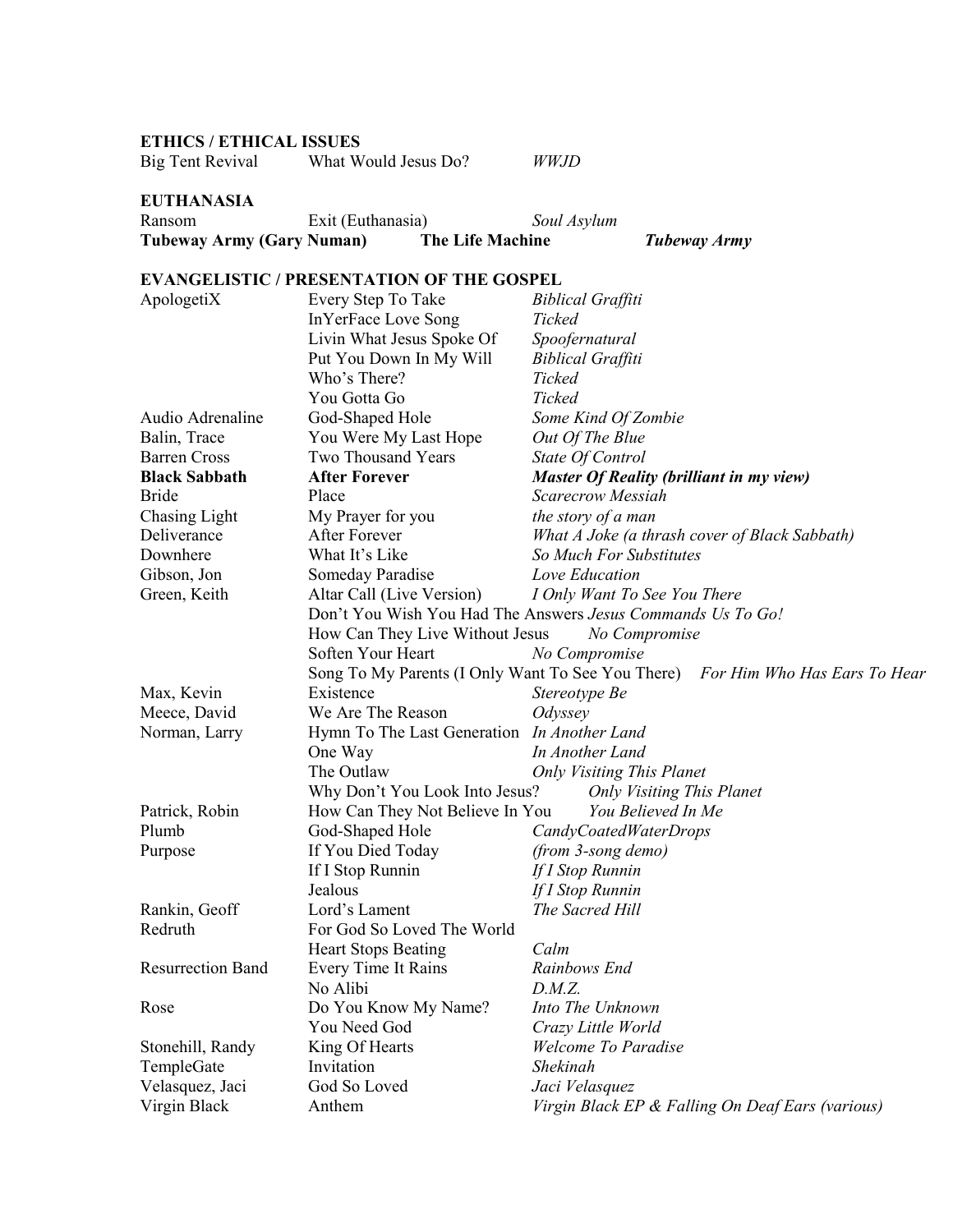Whitecross Who Will You Follow *Whitecross*

#### **EVOLUTION**

ApologetiX A Lie *Ticked* Monkey Scheme *Keep The Change*<br>Original Species *Some Kind Of Zon* Audio Adrenaline Original Species *Some Kind Of Zombie* Moore, Geoff & The Distance Evolution…Redefined *Evolution Album*

### **EXCLUSIVE CLAIMS OF JESUS CHRIST (JESUS IS THE ONLY WAY TO A RELATIONSHIP WITH GOD THE FATHER)**

| Narrow Way To Heaven | Jesus Christ Morningstar |
|----------------------|--------------------------|
| One Way              | <b>Biblical Graffiti</b> |
| One Way              | Here To Eternity         |
| Just One Way         | Seeds Of Change          |
| One Way              | In Another Land          |
| I Am The Way         | Mark Schultz             |
| I Am The Way!        | My Heart Shall Journey   |
|                      |                          |

#### **FAITH**

| ApologetiX           | <b>Big Deal</b>                  | Ticked (genuine faith bears fruit) |
|----------------------|----------------------------------|------------------------------------|
| Balin, Trace         | Faith Is A Travelin Thing        | Glory Road                         |
| <b>Bon Jovi</b>      | <b>Keep The Faith</b>            | <b>Keep The Faith</b>              |
| Carlisle, Bob        | Walkin Up The Steps Of Faith     | Collection                         |
| <b>Clapton, Eric</b> | <b>Runnin On Faith</b>           | <b>The Journeyman</b>              |
| Grammatrain          | <b>Believe</b>                   | Lonely House                       |
| Hiatt, John          | <b>Have A Little Faith In Me</b> | <b>Bring The Family</b>            |
| Jars Of Clay         | Like A Child                     | Jars Of Clay                       |
| Legend Seven         | <b>Blind Faith</b>               | <b>Blind Faith</b>                 |
| Mad At The World     | Faith Is A Perfect Road          | Flowers In The Rain                |
| Petra                | Not By Sight                     | Not Of This World                  |
|                      |                                  |                                    |

#### **FAITHFULNESS, GOD'S – OUR FAILURE**

| Balin, Trace | This Is Where | Out Of The Blue |
|--------------|---------------|-----------------|

#### **FAMILY**

| MacFarlane, Doug | Love Of A Family | Song Of Justice      |
|------------------|------------------|----------------------|
| Waterman, Roma   | Wings Of Love    | Roma Waterman - Live |

#### **FATHERHOOD – GOD THE FATHER & HUMAN FATHERS**

| Allies                     | Just Like A Father To Me        | Man With A Mission                                |
|----------------------------|---------------------------------|---------------------------------------------------|
| Ashton                     | In My Father's Hands            | Wakened By The Wind                               |
| Carlisle, Bob              | <b>Butterfly Kisses</b>         | <b>Shades Of Grace</b>                            |
|                            | <b>Fathers Love</b>             | <b>Stories From The Heart</b>                     |
| Gibson, Jon                | Father, Father                  | Body & Soul                                       |
| <b>Identical Strangers</b> | Father Me                       | <b>Identical Strangers</b>                        |
| Imagine This               | My Son                          | Love                                              |
| Marks, Kenny               | Like A Father Should Be         | Fire Of Forgiveness & Absolutely Positively       |
| Meece, David               | My Father's Chair               | Once In A Lifetime                                |
| Norman, Larry              | If God Is My Father (Rough Mix) | So Long Ago The Garden ( $20th$ Year Anniversary) |
| Remedy                     | The Giant                       | <i>Antics (EP)</i>                                |
| <b>Stevens, Cat</b>        | <b>Father And Son</b>           | <b>Tea For The Tillerman</b>                      |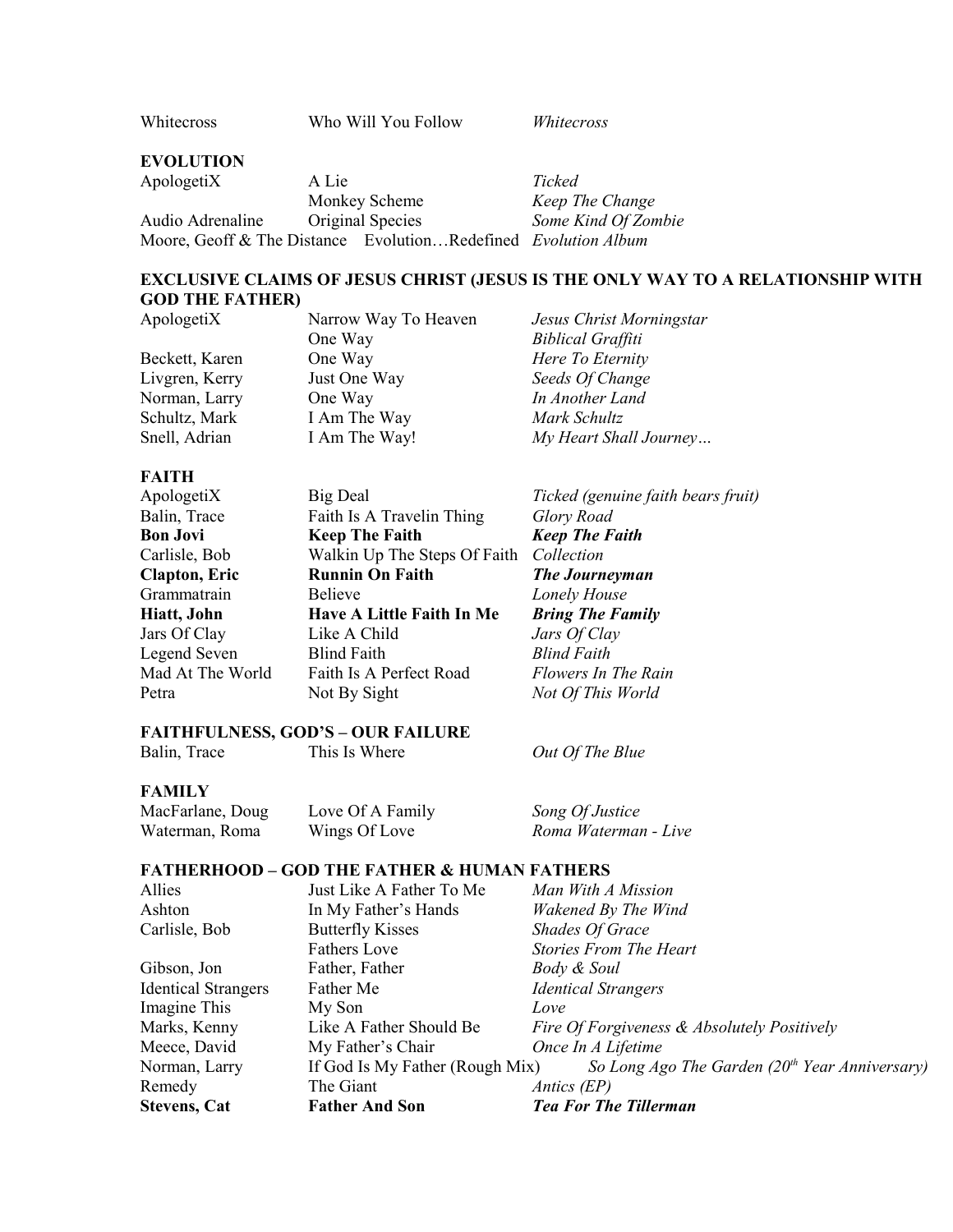| <b>Weddings Parties Anything Father's Day</b><br><b>Young, Neil</b> | <b>Old Man</b>                                    | <b>The Best Of Weddings Parties Anything</b><br><b>Harvest</b>      |
|---------------------------------------------------------------------|---------------------------------------------------|---------------------------------------------------------------------|
| FEAR                                                                |                                                   |                                                                     |
| <b>Kravitz, Lenny</b>                                               | Fear                                              | <b>Let Love Rule</b>                                                |
| <b>FORGIVENESS</b>                                                  |                                                   |                                                                     |
| Ashton, Susan                                                       | Remember Not                                      | Susan Ashton & Walk On                                              |
| Audio Adrenaline                                                    | Ocean Floor                                       | Lift                                                                |
| <b>Barren Cross</b>                                                 | Let It Go Let It Die                              | Rattle Your Cage                                                    |
| Carlisle, Bob                                                       | Forgiveness                                       | Nothing But The Truth                                               |
| dc Talk                                                             | Between You And Me                                | Jesus Freak                                                         |
| De Garmo, Eddie                                                     | Feels Good To Be Forgiven                         | Feels Good To Be Forgiven & Ten: The Birthday Album                 |
| In The Silence (John $&$ Ben from)                                  | Forgiveness                                       | Sound Asleep                                                        |
| Knapp, Jennifer                                                     | Undo Me                                           | Kansas                                                              |
| Marks, Kenny                                                        | Fire Of Forgiveness                               | Fire Of Forgiveness?                                                |
| Meece, David                                                        | Forgiven                                          | 7 & Odyssey                                                         |
|                                                                     | <b>Seventy Times Seven</b>                        | Odyssey                                                             |
| <b>Mike &amp; The Mechanics</b>                                     |                                                   | <b>Hits</b>                                                         |
| New Jerusalem                                                       | <b>The Living Years</b>                           | New Jerusalem                                                       |
|                                                                     | Forgiven                                          |                                                                     |
| Newsboys                                                            | Let It Go                                         | Take Me To Your Leader                                              |
| Normals, The                                                        | Forgive                                           | <b>Better Than This</b>                                             |
| St James, Rebecca                                                   | Go And Sin No More                                | <b>WWJD</b>                                                         |
| Torelle, Phadrah                                                    | You Can Never Be Forgiven                         | Evidence                                                            |
| Whiteheart                                                          | How Many Times (Seventy Times Seven)              | Souvenirs                                                           |
| <b>FREEDOM</b>                                                      |                                                   |                                                                     |
| Lennon, John                                                        | <b>Bring On The Lucie (Freda Peeple)</b>          | <b>Mind Games</b>                                                   |
| MacFarlane, Doug                                                    | Freedom                                           | Song Of Justice                                                     |
| <b>Rolling Stones</b>                                               | I'm Free                                          | <b>Out Of Our Heads</b>                                             |
| <b>Sherbert</b>                                                     | <b>Free The People</b>                            | Greatest Hits & 30 <sup>th</sup> Anniversary Celebration Collection |
| Value Pac                                                           | Free                                              | HM Sampler May/Jun oo                                               |
| <b>FRIENDSHIP / FELLOWSHIP</b>                                      |                                                   |                                                                     |
| Boyce, Kim                                                          | Say It                                            | Time And Again                                                      |
|                                                                     | Carey, Mariah Anytime You Need A Friend Music Box |                                                                     |
| Keaggy, Phil                                                        | <b>Reunion Of Friends</b>                         | Crimson And Blue                                                    |
| Marks, Kenny                                                        | Absolutely, Positively Friends                    | <b>Absolutely Positively</b>                                        |
|                                                                     | Friends                                           | <b>Absolutely Positively</b>                                        |
|                                                                     | Ill Be A Friend To You                            | <b>Another Friday Night</b>                                         |
|                                                                     |                                                   | 7                                                                   |
| Meece, David                                                        | Lean On Each Other<br><b>Faithful Friend</b>      | Where I Stand                                                       |
| Paris, Twila                                                        |                                                   |                                                                     |
| Paschal, Janet                                                      | Lean On You                                       | Journey Of Grace                                                    |
| Petra                                                               |                                                   | Friends (All In The Family Of God) Petra Praise: The Rock Cries Out |
| Smith, Michael W.                                                   | Friends                                           | Michael W. Smith Project & Change Your World                        |
| Stonehill, Randy                                                    | Even The Best Of Friends                          | Equator                                                             |
| Taff, Russ                                                          | Take My Hand                                      | The Way Home                                                        |
| White Heart                                                         | Powerhouse                                        | Powerhouse                                                          |
|                                                                     |                                                   |                                                                     |

**GAMBLING**

**Alan Parsons Project, The** *the entire 'The Turn Of A Friendly Card' album*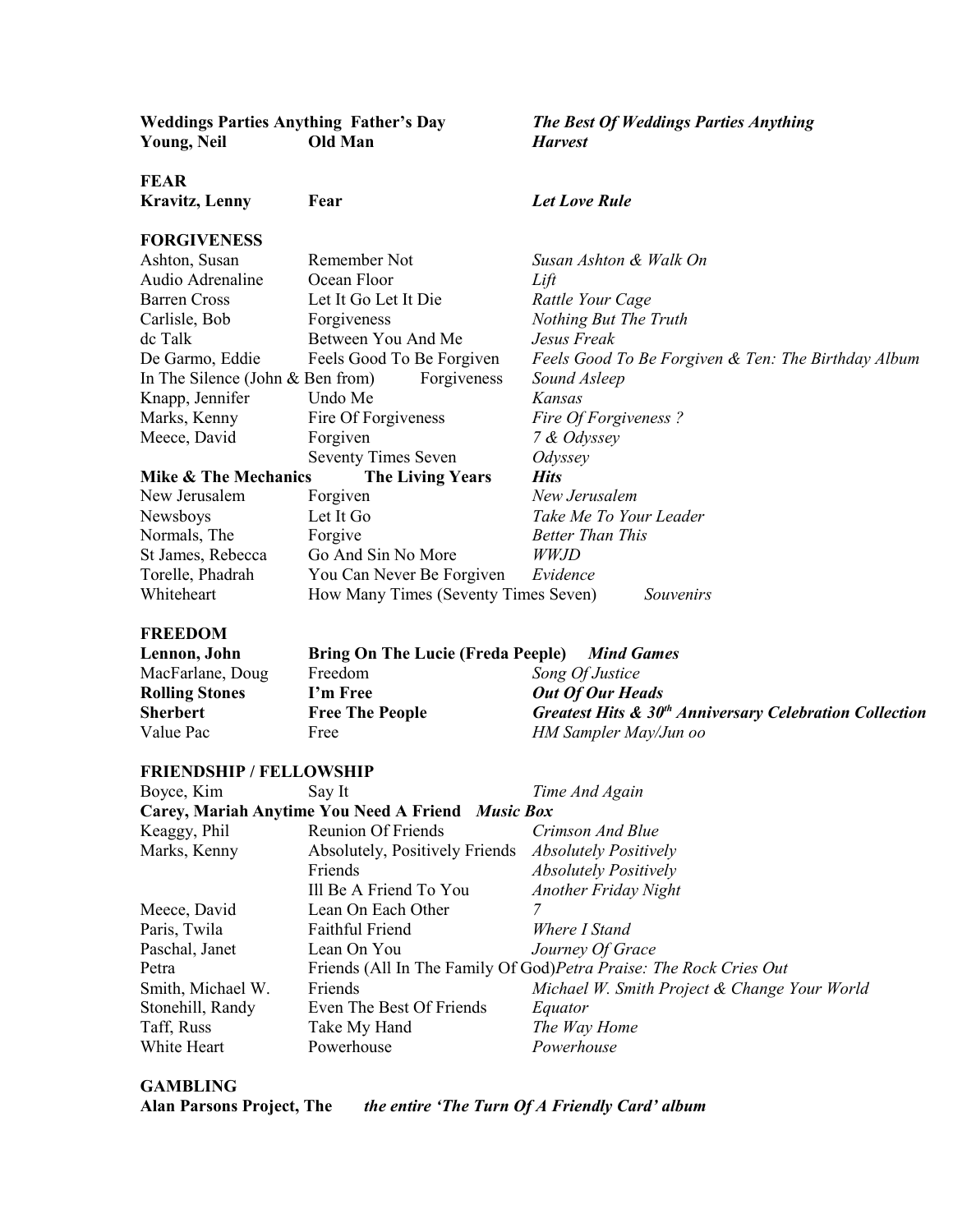#### **GOD / TRINITY / EXISTENCE OF GOD**

| Triune Godhead<br>ApologetiX |                     | Rad         |
|------------------------------|---------------------|-------------|
| Elefante, John               | I Know You're There |             |
| Grant, Amy                   | El Shaddai          | Age         |
| <b>Just Jinger</b>           | No God?             | All         |
| Kesler, Marianne             | I Am                | Can         |
| Norman, Larry                | God Part III        | <i>Stra</i> |
|                              | U2's 'God Part 2')  |             |
| Petra                        | Adonai              | Beat        |
|                              | You Are I Am        | Baci        |
| Rez                          | Great God In Heaven | <i>Inno</i> |
| St James, Rebecca            | God                 | God         |

**Radical History Tour** Age To Age *All Comes Round* **Canopy Of Blue** Stranded In Babylon (a response to Lennon's 'God' &

**Beat The System Back To The Street Innocent Blood** 

#### **GRACE / SAVED BY GRACE / REFORMATION / JUSTIFICATION BY GRACE THROUGH FAITH**

| According To John | Justified                        | A2J                           |
|-------------------|----------------------------------|-------------------------------|
| Allies            | <b>Burden Down</b>               | The River                     |
| Applehead         | Radical Departure                | Meaning                       |
| Ashton, Susan     | In Amazing Grace Land            | Wakened By The Wind           |
| Caedmon's Call    | Thankful                         |                               |
| Camp, Steve       | If It Wasnt For The Grace Of God | After God's Own Heart         |
| Eli               | Unqualified                      | <b>Second Hand Clothing</b>   |
| Green, Keith      | Grace By Which I Stand           | So You Wanna Go Back To Egypt |
| Ward, Matthew     | Fortress                         | Fortress                      |
|                   |                                  |                               |

#### **GRATITUDE / GIVING THANKS**

| Caedmon's Call | Thankful              |                           |
|----------------|-----------------------|---------------------------|
| Farner, Mark   | Attitude Of Gratitude | Some Kind Of Wonderful    |
| Katinas, The   | Thankyou              |                           |
| Petra          | Thankful Heart        | <b>Back To The Street</b> |
| Reynolds, Lisa | Thank You             | <b>Fall Under Grace</b>   |

#### **GUIDANCE, GOD'S**

| Balin, Trace               | My Heart Is Set On You  | Out Of The Blue            |
|----------------------------|-------------------------|----------------------------|
| Grant, Amy                 | Lead Me On              | Lead Me On                 |
| <b>Identical Strangers</b> | Listen With Your Heart  | <b>Identical Strangers</b> |
| Petra                      | Another Crossroad       | <b>Back To The Street</b>  |
|                            | I Need To Hear From You | <i>Unseen Power?</i>       |
| Scales, Sam                | You Know My Way         | Defender Of My Soul        |
| Schlitt, John              | Show Me The Way         | <i>Shake</i>               |
|                            |                         |                            |

#### **HEALING / MIRACLES / WHOLENESS**

Split Level **Healed** *Glo.bal* 

Heal This Land *Perfect Time* King James Miracles *King James* **Midnight Oil Time To Heal** *Breathe* Newsong Miracles *Love Revolution* Rose **Healing** *Healing Healing* 

Holy Psychotherapy *Holy Psychotherapy* Heal Us Oh Lord *At The Foot Of The Cross (various artists)* This Is The Healing *This Is The Healing*<br>**Time To Heal** *Breathe*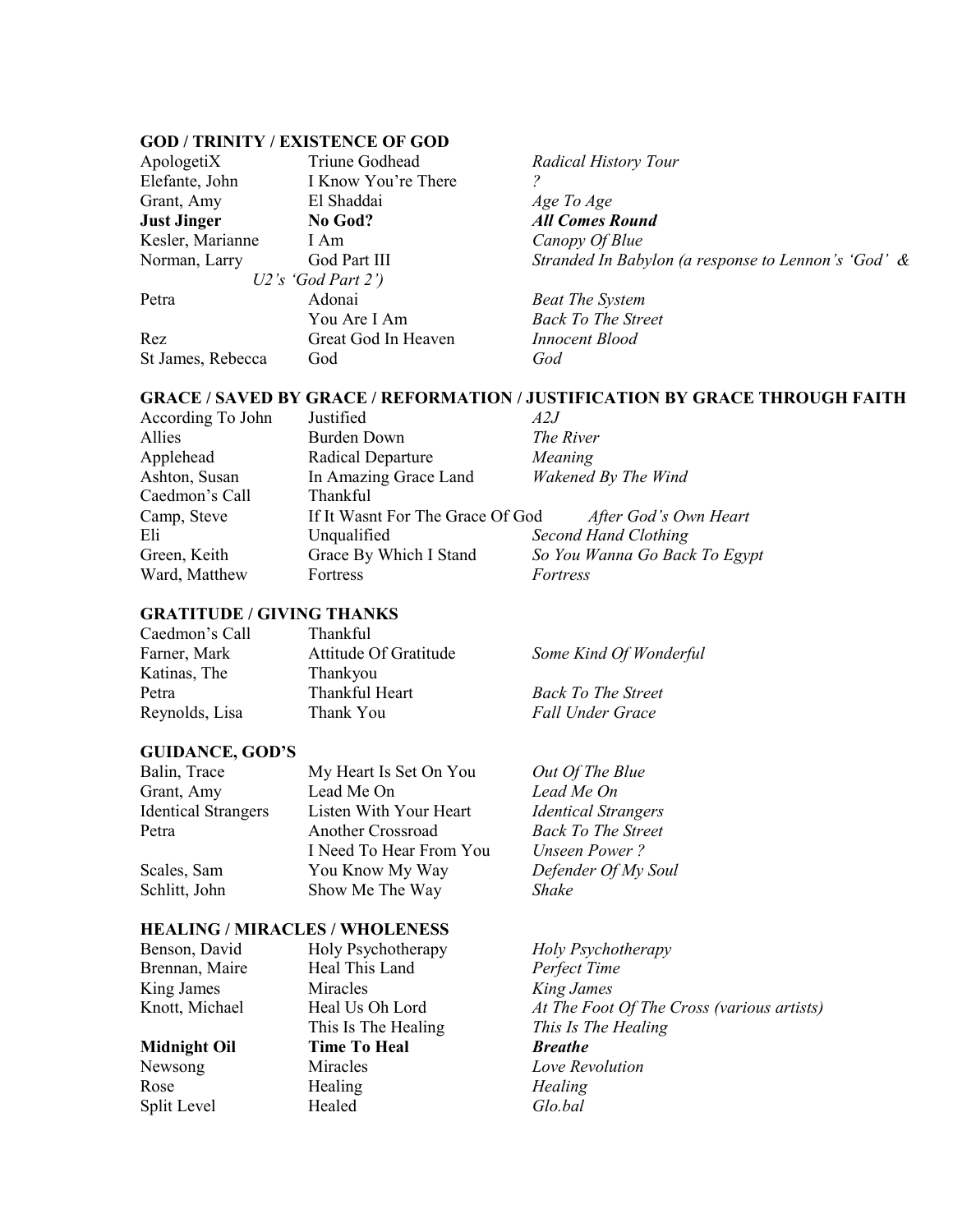| Tumes, Michelle                  | <b>Healing Waters</b>                                        | Listen                                            |
|----------------------------------|--------------------------------------------------------------|---------------------------------------------------|
|                                  | <b>HEAVEN / ETERNAL LIFE / LIFE AFTER DEATH</b>              |                                                   |
| Allies                           | Heaven                                                       | Man With A Mission                                |
| ApologetiX                       | Heaven Isn't Like That                                       | Ticked                                            |
|                                  | I Want In That Place                                         | Spoofernatural                                    |
|                                  | I'll Prepare For You                                         | Jesus Christ Morningstar                          |
| Audio Adrenaline                 | <b>Big House</b>                                             | 2                                                 |
| Balin, Trace                     | Meet You In The Garden                                       | Out Of The Blue                                   |
|                                  | When I Get To Heaven                                         | Glory Road                                        |
| Carey, Mariah (with Boyz II Men) | <b>One Sweet Day?</b>                                        |                                                   |
| <b>Eurogliders</b>               | <b>Heaven</b>                                                | <b>Greatest Hits</b>                              |
| Evans, David                     | Welcome 2 The Other Side                                     | <b>ROAG</b>                                       |
| Gibson, Jon                      | Someday Paradise                                             | Love Education                                    |
| Keaggy, Cheri                    | Heaven's On My Mind                                          | <b>What Matters Most</b>                          |
| Lloyd                            | Forever Song                                                 | Thoughts From A Driveway                          |
| Mansfield, Darrell               | Everyday Will Be Sunday On The Other Side                    | The Lord's House                                  |
| Tumes, Michelle                  | Heaven Will Be Near Me                                       | Listen                                            |
| Wenzel, Scott                    | Home In Heaven                                               | Film At Eleven                                    |
| Whitecross                       | Home In Heaven                                               | Unveiled                                          |
|                                  |                                                              |                                                   |
| <b>HELL</b>                      |                                                              |                                                   |
| ApologetiX                       | Droppin On The Sun                                           | <b>Biblical Graffiti</b>                          |
|                                  | Yer Maker                                                    | <b>Radical History Tour</b>                       |
|                                  | You Gotta Go                                                 | Ticked                                            |
|                                  |                                                              |                                                   |
|                                  | <b>HOLINESS / SANCTIFICATION – LIVING THE CHRISTIAN LIFE</b> |                                                   |
| Camp, Steve                      | <b>Stranger To Holiness</b>                                  | Shake Me To Wake Me                               |
|                                  |                                                              |                                                   |
| <b>HOLY SPIRIT</b>               |                                                              |                                                   |
| <b>Idea of North, The</b>        | <b>Sweet, Sweet Spirit</b>                                   | The Idea of North                                 |
| Phillips, Leslie                 | By My Spirit                                                 | Dancing With Danger                               |
| Rankin, Geoff                    | <b>Homely Ghost</b>                                          | The Sacred Hill                                   |
|                                  |                                                              |                                                   |
| <b>HOMELESSNESS</b>              |                                                              |                                                   |
| <b>Collins, Phil</b>             | <b>Another Day In Paradise</b>                               | $\overline{\mathbf{c}}$                           |
| Rodriguez                        | <b>Street Boy</b>                                            | At His Best                                       |
| <b>HOPE</b>                      |                                                              |                                                   |
| <b>Alabaster Box</b>             | There's Hope                                                 | Love On The Radio                                 |
|                                  | Hope Set High                                                | <b>Heart In Motion</b>                            |
| Grant, Amy                       | Floating                                                     | A Look Inside                                     |
| Tasker, Nathan                   |                                                              |                                                   |
| <b>HUNGER, WORLD / FAMINE</b>    |                                                              |                                                   |
| Petra                            | <b>Hollow Eyes</b>                                           | <b>Beat The System</b>                            |
|                                  |                                                              |                                                   |
|                                  | <b>HYMNS &amp; SPIRITUAL SONGS RE-MADE</b>                   |                                                   |
| Age Of Faith                     | Be Still My Soul                                             | <b>Still (Songs Of Restoration)</b>               |
| Agnew, Todd                      | Grace Like Rain                                              | Grace Like Rain (excellent re-working of 'Amazing |
| Grace')                          |                                                              |                                                   |
| Diamond, Neil                    | <b>Pretty Amazing Grace</b>                                  | ? (great song from a soon-to-be-released album)   |
|                                  |                                                              |                                                   |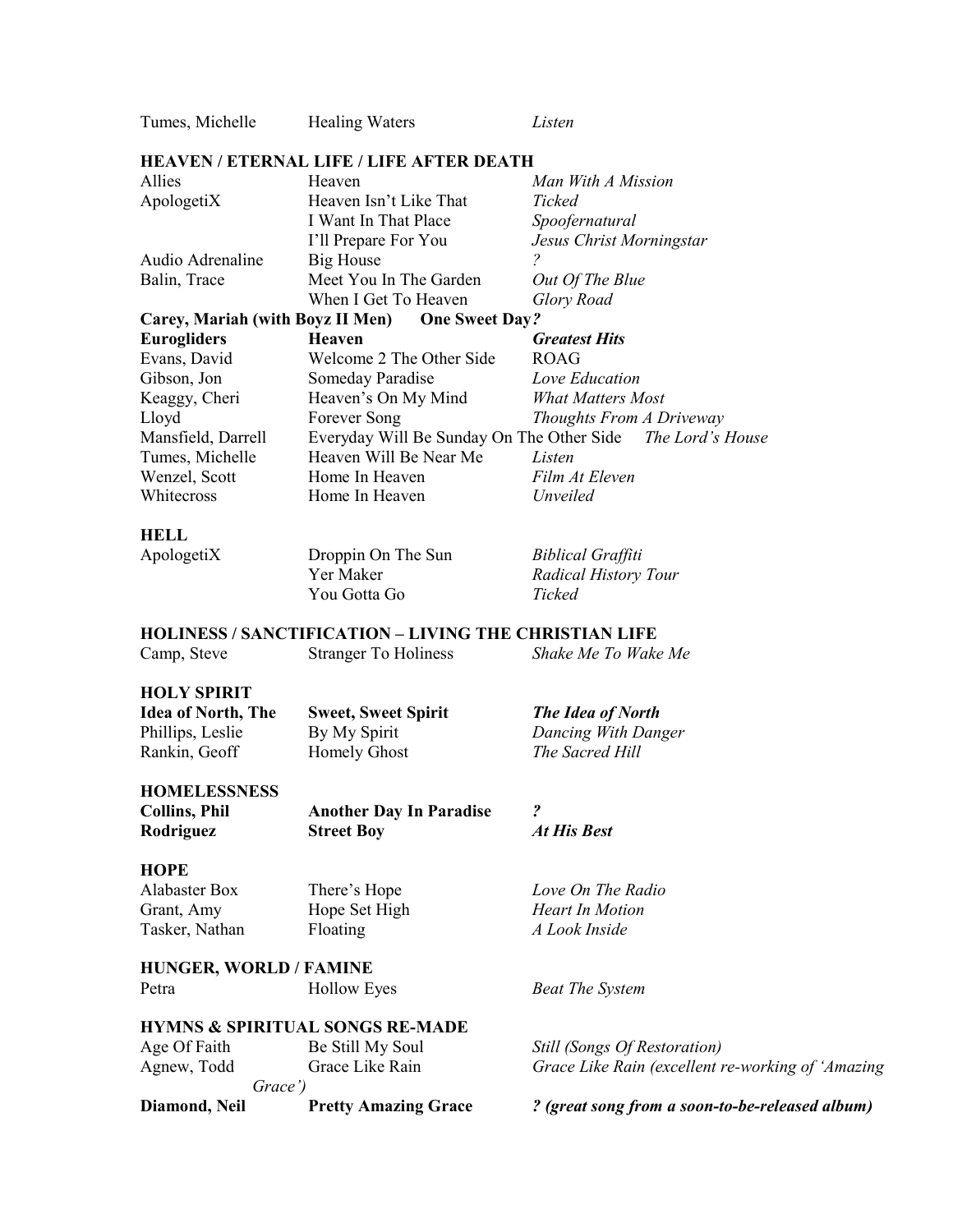| Grace, Steve              | <b>Blessed Assurance</b> | <b>Better Days Ahead</b>                                                       |
|---------------------------|--------------------------|--------------------------------------------------------------------------------|
| <b>Idea of North, The</b> | <b>Amazing Grace</b>     | The Idea of North (excellent a capella version)                                |
|                           |                          | Just a Closer Walk With Thee The Idea of North (excellent a capella version)   |
| Lost And Found            |                          | (the entire 'Speedwood Hymns' cd contains great re-makes of traditional hymns) |
| Petra                     | <b>Amazing Grace</b>     | Revival (excellent re-working of 'Amazing Grace')                              |
| <b>Stryper</b>            | 10,000 Years             | Reborn (excellent re-working of 'Amazing Grace')                               |
|                           |                          |                                                                                |

| Rowe, Jamie   |                   | O Come, O Come Emmanuel Rock Power Praise Vol. 2 – Christmas Hymns |
|---------------|-------------------|--------------------------------------------------------------------|
| Ward, Matthew | A Mighty Fortress |                                                                    |

#### **HYPOCRISY**

| Eli    | <b>Hypocrites</b> | Second Hand Clothing      |
|--------|-------------------|---------------------------|
| Petra  | Altar Ego         | <b>Back To The Street</b> |
| Quayle | The Pretender     | Quayle                    |
| SheeSh | Lip Service       | <i><b>SheeSh</b></i>      |

**INCARNATION – GOD BECOMING A HUMAN BEING**<br>Downhere What It's Like So Mu Downhere What It's Like *So Much For Substitutes*

## **INFERTILITY / MISCARRIAGE / STILLBIRTH / INFANT DEATH**

| Choir, The        | Sad Face              | Chase the Kangaroo (miscarriage)     |
|-------------------|-----------------------|--------------------------------------|
| King, Wes         | Thought You'd Be Here | A Room Full Of Stories (infertility) |
| Smith, Michael W. | Hello, Goodbye        | Live the Life (infant death)         |
|                   | Leesha?               | $i$ 2 (eye)                          |

#### **JESUS / LIFE OF CHRIST**

| ApologetiX                   | the entire Jesus Christ Morningstar cd (brilliant!) (it's in the form of a rock opera $-$ kind of |                                                          |
|------------------------------|---------------------------------------------------------------------------------------------------|----------------------------------------------------------|
|                              | like the Christian equivalent to Jesus Christ Superstar)                                          |                                                          |
|                              | I Have To Die First                                                                               | Jesus Christ Morningstar                                 |
|                              | Jesus (Sermon On The Mount) Jesus Christ Morningstar                                              |                                                          |
|                              | John $1:1$                                                                                        | Jesus Christ Morningstar (divinity of Christ)            |
|                              | Parable Guy                                                                                       | Jesus Christ Morningstar (parables of Jesus)             |
|                              | Temple Physician                                                                                  | Jesus Christ Morningstar                                 |
| Audio Adrenaline             | Mighty Good Leader                                                                                | Underdog                                                 |
|                              | Superfriend                                                                                       | Some Kind Of Zombie                                      |
| Bahr, Darlene:               | Who Are You?                                                                                      | Journey Back                                             |
| <b>Barren Cross</b>          | Two Thousand Years                                                                                | State Of Control                                         |
| Card, Michael                | ?                                                                                                 |                                                          |
| Carman                       | The Champion                                                                                      | Heart Of A Champion                                      |
| Gibson, Jon                  | Jesus                                                                                             | Love Education                                           |
| Green, Keith                 | There Is A Redeemer                                                                               | Songs For The Shepherd                                   |
| Hogarth, Andy & Moving House | Renaissance Man                                                                                   | Andy Hogarth & Moving House                              |
| Keaggy, Phil                 | Son Of Man                                                                                        | True Believer                                            |
| Key, Dana                    | the entire The Journey: Walking With Jesus cd                                                     |                                                          |
| Meece, David                 | The Alien                                                                                         |                                                          |
| Norman, Larry                | The Outlaw                                                                                        | <b>Only Visiting This Planet</b>                         |
| Peacock, Charlie             | One Man Gets Around                                                                               | Everything That's On My Mind $\&$ in the light: The Very |
|                              | <b>Best Of Charlie Peacock</b>                                                                    |                                                          |
| Scales, Sam                  | Transfiguration                                                                                   | Defender Of My Soul (the only song I've come across      |
|                              | about the Transfiguration)                                                                        |                                                          |
| Smith, Michael W.            | <b>Secret Ambition</b>                                                                            | i2eye                                                    |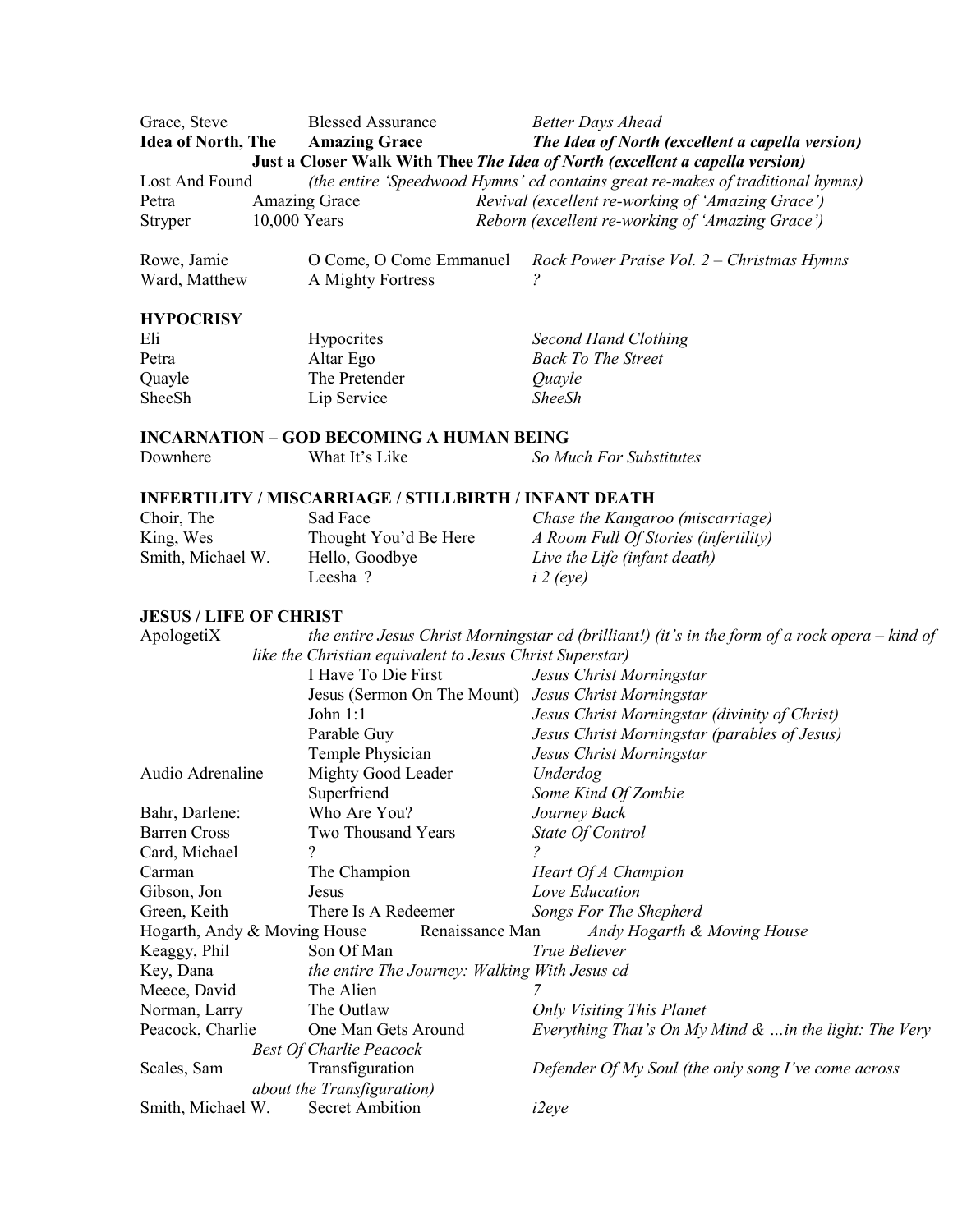| Snell, Adrian<br>Troccoli, Kathy                    | Only Jesus<br>I Call Him Love                           | <b>Feed The Hungry Heart</b><br>Love And Mercy                                                       |
|-----------------------------------------------------|---------------------------------------------------------|------------------------------------------------------------------------------------------------------|
| <b>JUDGING / JUDGEMENTALISM</b><br>Kesler, Marianne | Do You Have A Stone?                                    | Long Road Home                                                                                       |
| <b>JUSTICE</b><br>MacFarlane, Doug<br>Metallica     | Song Of Justice<br><b>Justice For All?</b>              | Song Of Justice<br>And Justice For All                                                               |
| According To John                                   | Justified                                               | <b>JUSTIFICATION</b> (we are put in a right relationship with God by His grace through faith)<br>A2J |
| ApologetiX                                          | LAW, GOD'S / TEN COMMANDMENTS<br>Learn Some Deuteronomy | Spoofernatural                                                                                       |
| <b>LENT / HOLY WEEK / THE CROSS</b><br>ApologetiX   | Last Night                                              | Spoofernatural (Garden of Gethsemane & Peter's denial                                                |
| of Christ)                                          |                                                         |                                                                                                      |
| Becker, Margaret                                    | Jesus Hail The Lamb                                     | Heaven & Earth: A Tapestry Of Worship                                                                |
| Bennett, Bob                                        | Beautiful Scandalous Night                              | At The Foot Of The Cross (various)<br>After God's Own Heart                                          |
| Camp, Steve                                         | When I Survey The Wondrous Cross<br>Power In The Blood  |                                                                                                      |
| Cleveland, Ashley<br>Deliverance                    | <b>Blood Of The Covenant</b>                            | Lesson Of Love (the blood of Jesus)<br>Deliverance                                                   |
| Dylan, Bob                                          | In The Garden                                           | <b>Saved</b> (Garden Of Gethsemane) [also covered by Third                                           |
| Day                                                 |                                                         |                                                                                                      |
| Elefante, John                                      | This Is What Love Is                                    | Windows Of Heaven (a response to Foreigners I Want To                                                |
|                                                     | Know What Love Is)                                      |                                                                                                      |
| Eli                                                 | King Of The Hill                                        | Things I Prayed For                                                                                  |
|                                                     | First Baptist Church Norfolk, Virginia Choir            | Surely He Hath Borne Our Griefs<br>Handel's Young Messiah                                            |
|                                                     | (various) (esp. for Good Friday)                        |                                                                                                      |
| Grace, Steve                                        | Look To The Cross                                       | <b>Better Days Ahead</b>                                                                             |
| Green, Keith                                        | There Is A Redeemer                                     | Songs For The Shepherd                                                                               |
| Hembrow, Dale                                       | Golgotha                                                | Free                                                                                                 |
| Herring, Annie                                      | Behold The Lamb                                         | Handel's Young Messiah (various)                                                                     |
| Hill, Kim                                           |                                                         | Nothing But The Blood Medley The Fire Again (the blood of Jesus)                                     |
| Insideout                                           | Tree                                                    | Abide                                                                                                |
| Jars Of Clay                                        | Liquid                                                  | Jars Of Clay                                                                                         |
| Keaggy, Phil                                        | Nothing But The Blood                                   | Crimson And Blue (the blood of Jesus)                                                                |
| Lewis, Crystal<br>Mastedon                          | The Beauty Of The Cross                                 | More                                                                                                 |
|                                                     | It Is Done                                              | Lofcaudio                                                                                            |
| Meece, David                                        | Forgiven<br>The Man With The Nail Scars                 | 7 (esp. for Good Friday)                                                                             |
|                                                     | We Are The Reason                                       | Learning To Trust<br>Odyssey                                                                         |
| Morgan, Cindy                                       | the entire 'The Loving Kind' cd                         |                                                                                                      |
| Norman, Larry                                       |                                                         | Put Your Hands In Jesus Nail Scarred Hands Something New Under The Son                               |
| Okafor, Ben                                         | Man Of Sorrow                                           | Nkiru                                                                                                |
| Paris, Twila                                        | What Did He Die For?                                    | Where I Stand                                                                                        |
| Pearce, Ted & the Nomadic Farmers                   |                                                         | Through It All Ted Pearce and the Nomadic Farmers                                                    |
| Petra                                               | All Over Me                                             | More Power To Ya                                                                                     |
|                                                     | It Is Finished                                          | Beat The System (esp. for Good Friday)                                                               |
|                                                     |                                                         |                                                                                                      |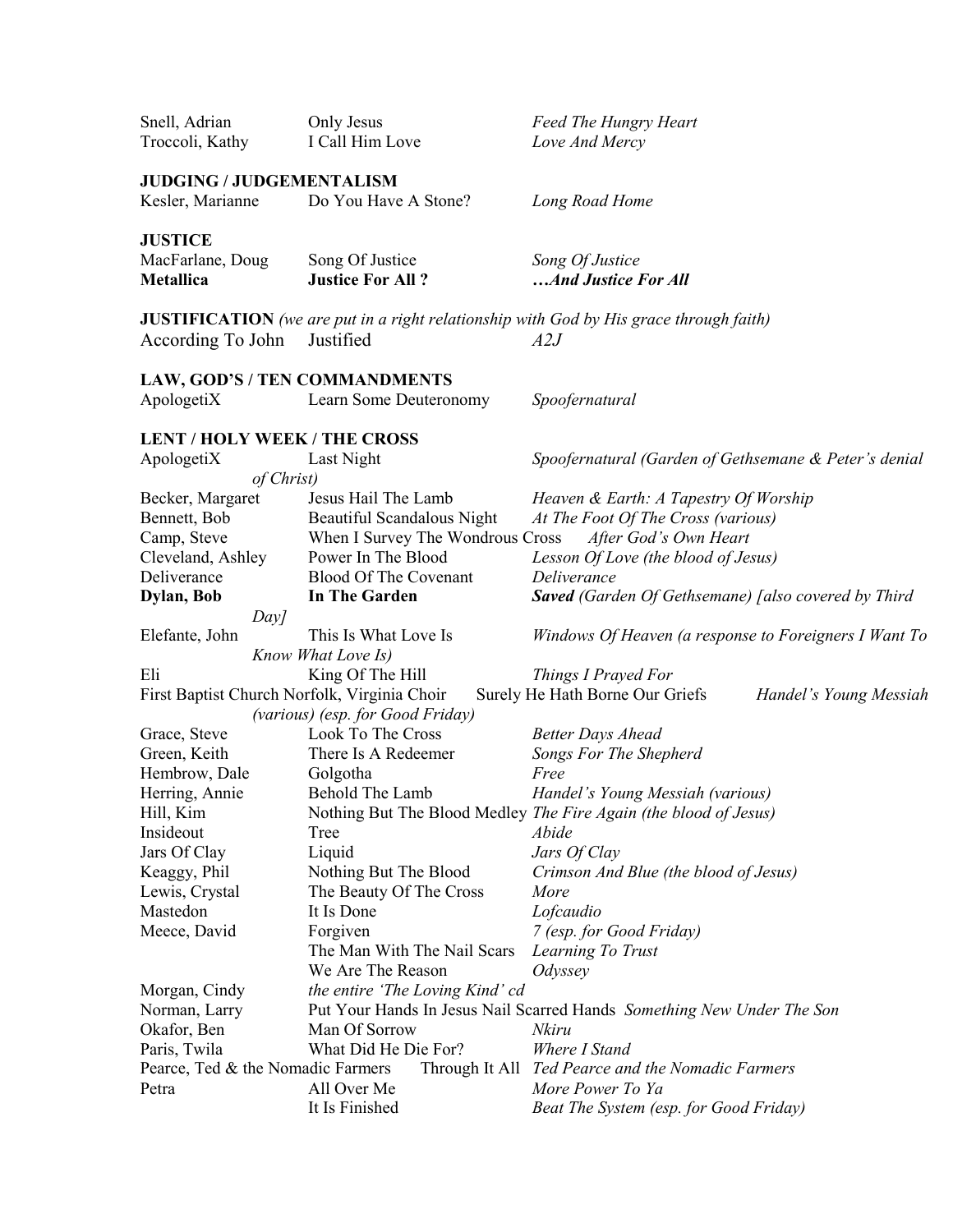|                         | King's Ransom              | <b>Back To The Streets</b>                                                                        |
|-------------------------|----------------------------|---------------------------------------------------------------------------------------------------|
| Reflescent Tide         | Leaving                    | HM Sampler Nov/Dec 97 (Calvary & Garden Of                                                        |
|                         | Gethsemane)                |                                                                                                   |
| Rankin, Geoff           | Kiss Of Gethsemane         | The Sacred Hill (Garden Of Gethsemane)                                                            |
| Rice, Chris             | Nothin'                    | Exodus (various) (the blood of Jesus)                                                             |
| Rose, Randy             | Sacrificium                | Sacrificium                                                                                       |
| Scales, Sam             | Warming By The Fire        | Defender Of My Soul (Peter's denial of Christ)                                                    |
| Schlitt, John           | The Road To Calvary        | Shake                                                                                             |
| Smith, Michael W.       | <b>Secret Ambition</b>     | <i>i2eye</i>                                                                                      |
| Third Day               | Thief                      | Third Day (the Penitent Thief)                                                                    |
| Three Crosses           | Calvary                    | 100% Saved: The Best Of Three Crosses                                                             |
| Tourniquet              | If I Was There             | Crawl To China                                                                                    |
| <b>Trouble</b>          | <b>The Skull</b>           | The Skull (esp. for Good Friday)                                                                  |
| Various                 |                            | the entire At The Foot Of The Cross: Vol. 2 cd (focuses on the Seven Words that Jesus spoke while |
|                         | on the cross)              |                                                                                                   |
| Veil                    | <b>Stygian Shore</b>       | Mr. Sunshine                                                                                      |
| Veil of Ashes           | The Cross Was His Own      | Pain                                                                                              |
| Vengeance Rising        |                            | The Damnation Of Judas & The Salvation Of The Thief Released Upon The Earth (the                  |
|                         | Penitent Thief)            |                                                                                                   |
| Walsh, Sheila           | The Third Cross            | For A Time Like This (the Penitent Thief)                                                         |
| Watson, Wayne           | He Was Despised            | Handel's Young Messiah (various)                                                                  |
| White Heart             | His Heart Was Always In It | Tales Of Wonder                                                                                   |
|                         | Lift Up Your Heads         | Handel's Young Messiah (various) (esp. for Palm Sunday)                                           |
| <b>LITURGICAL SONGS</b> |                            |                                                                                                   |
|                         |                            |                                                                                                   |
| Beckett, Karen          | The Lord's Prayer          | Here To Eternity                                                                                  |
| Hammond, Robert         | Lamb of God                | Alternative Worship: prayer, petitions and praise                                                 |
| Knott, Michael          | Holy, Holy, Holy           | Alternative Worship: prayer, petitions and praise                                                 |
| Lucas, Matt             | The Lord's Prayer          | Music To My Soul                                                                                  |
| Mead, Sister Janet      | The Lord's Prayer          | (a lively version of the Lord's Prayer)                                                           |
| Morgan, Reuben          | Gloria?                    | World Through Your Eyes (great version of the Gloria in                                           |
|                         | Excelsis)                  |                                                                                                   |
| Mullins, Rich           | Creed                      | A Liturgy, A Legacy, And A Ragamuffin Band                                                        |
| Petra<br>Redruth        | Creed                      | Beyond Belief (an excellent adaptation of the Apostles' Creed)                                    |
|                         | The Lord's Prayer          | Rescue                                                                                            |
| Richard, Cliff          | <b>Millenium Prayer</b>    | (the Lord's Prayer sung to the tune of Auld Lang Syne)                                            |
| <b>Sacred Warrior</b>   | Holy, Holy, Holy           | Master's Command                                                                                  |
| Schultz, Mark           | Kyrie Eleison              | Song Cinema                                                                                       |
| Third Day               | Agnus Dei                  | <i><b>Offerings</b></i>                                                                           |
|                         | Creed                      | Offerings 2                                                                                       |
|                         | Offering                   | Offerings 2 (suitable as an Offertory)                                                            |
| Tumes, Michelle         | Christe Eleison            | Centre Of My Universe                                                                             |
| Zschech, Darlene        | Pray                       | Kiss of Heaven (includes the Lord's Prayer)                                                       |
|                         |                            | Check in particular the 'At The Foot Of The Cross' CDs                                            |

## **LONELINESS**

Norman, Larry Lonely By Myself *So Long Ago The Garden*

## **LOVE** *(for God and/or others)*

| Arena, Tina  | Love Is The Answer  | Don't Ask        |
|--------------|---------------------|------------------|
| Barren Cross | Love At Full Volume | State Of Control |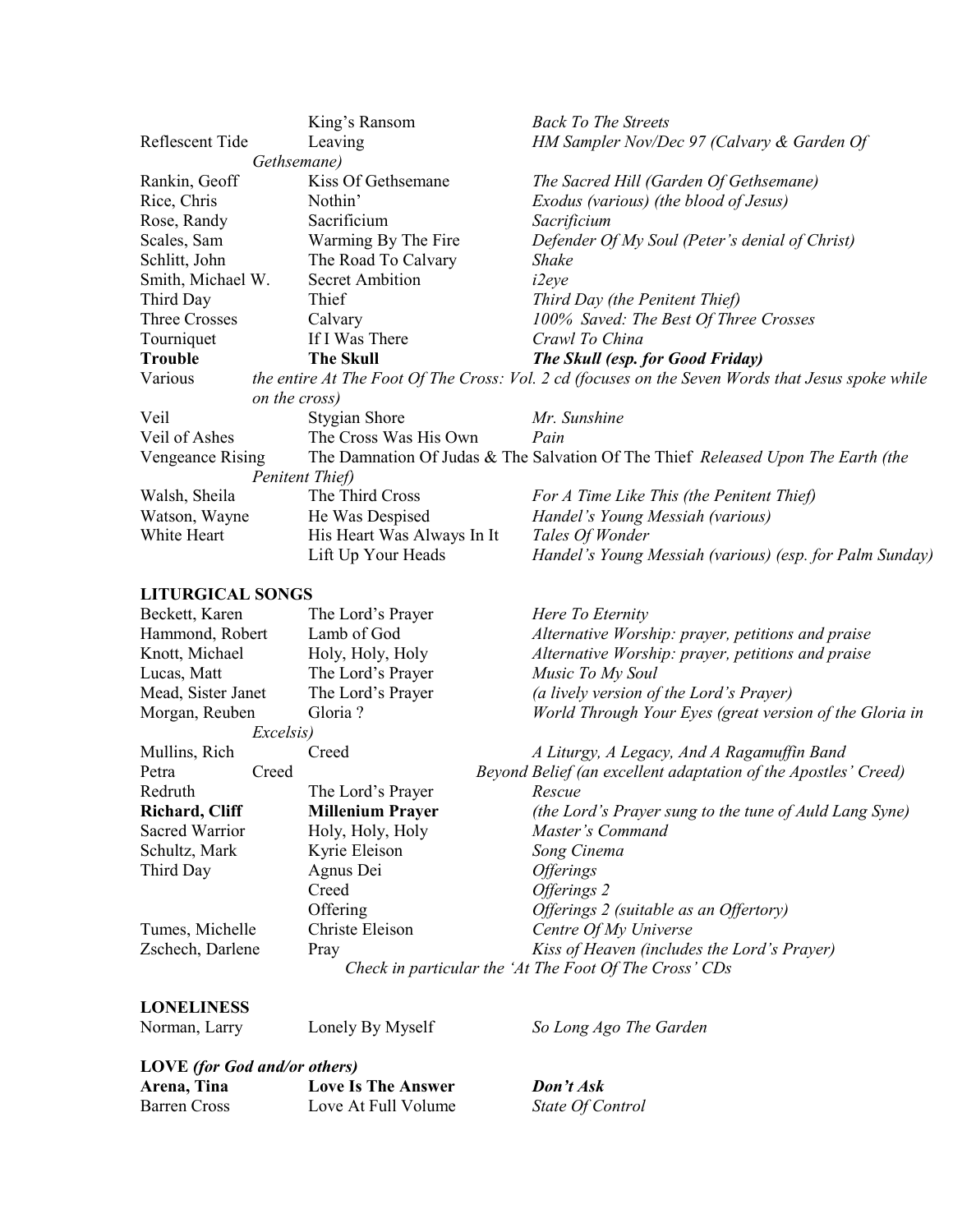| Carey, Mariah          | <b>Vision Of Love</b>                          | <b>Mariah Carey</b>                               |
|------------------------|------------------------------------------------|---------------------------------------------------|
| Duncan, Bryan          | Love Takes Time                                | Love Takes Time                                   |
| Grace, Steve           | Song For Kerrie                                | Children Of The Western World                     |
|                        | Lessons Of The Heart                           | Children Of The Western World                     |
| Grant, Amy             | That's What Love Is For                        | <b>Heart In Motion</b>                            |
| Lee, Mike              | True Love                                      | Heaven's Metal Hard Music Compilation, Vol. 1     |
| <b>Kelly, Paul</b>     | <b>Love Is The Law</b>                         | Nothing But A Dream                               |
| <b>Kravitz</b> , Lenny | <b>Let Love Rule</b>                           | <b>Let Love Rule</b>                              |
| Lennon, John           | Love                                           | <b>John Lennon/Plastic Ono Band</b>               |
|                        | Woman                                          | <b>Double Fantasy</b>                             |
| Marshall, Amanda       | <b>Trust Me (This Is Love)</b>                 | <b>Amanda Marshall</b>                            |
| Morgan, Cindy          | Love Is The Answer                             | The Best So Far (same song that Tina Arena sings) |
| Norman, Larry          | I Love You                                     | In Another Land (love for God)                    |
|                        | Love Is A Commitment                           | Stranded In Babylon                               |
|                        | Righteous Rocker#1                             | <b>Only Visiting This Planet</b>                  |
|                        | Righteous Rocker#3                             | In Another Land                                   |
| Peacock, Charlie       | The Way Of Love                                | in the light: The Very Best Of Charlie Peacock    |
| Petra                  | Love                                           | <b>Beyond Belief</b>                              |
| Phillips, Sam          | <b>I</b> Need Love                             | <b>Martinis And Bikinis</b>                       |
| Roma                   | We All Need Some Love                          | Maskerade                                         |
| Serene & Pearl         | Still Have To Love You                         | Crazy Stories                                     |
| Seven Day Jesus        | Everybody Needs Love                           | Seven Day Jesus                                   |
| <b>Smalltown Poets</b> | If You Let Me Love You                         | WW.JD                                             |
| Tonio K.               | Without Love                                   | Notes From The Lost Civilization                  |
| Troccoli, Kathy        | Love One Another                               | Love And Mercy                                    |
| U <sub>2</sub>         | Pride (In The Name Of Love) Unforgettable Fire |                                                   |
|                        |                                                |                                                   |
| LOVE GOD'S             |                                                |                                                   |

#### **LOVE, GOD'S**

| Balin, Trace                                     | The Love We Know                        | Out Of The Blue                                        |
|--------------------------------------------------|-----------------------------------------|--------------------------------------------------------|
| Carlisle, Bob                                    | Real Love                               | Collection                                             |
| Elefante, John                                   | This Is What Love Is                    | Windows Of Heaven (a response to Foreigner's I Want To |
|                                                  | Know What Love Is)                      |                                                        |
| Grant, Amy                                       | Love Has A Hold On Me                   | House Of Love                                          |
| Green, Keith                                     | Your Love Broke Through                 | For Him Who Has Ears To Hear                           |
| Imagine This                                     | Love                                    | Love                                                   |
| Keaggy, Phil                                     | Love Divine                             | Crimson And Blue                                       |
| Kings $X$                                        | Power Of Love                           | Out Of The Silent Planet                               |
| Mad At The World                                 | Seasons Of Love                         | Seasons Of Love                                        |
| Mukala                                           | <b>Stranger Than Fiction</b><br>Fiction |                                                        |
| Paris, Twila                                     | Loves Been Following You                | Where I Stand                                          |
| PFR                                              | That Kind Of Love                       | Goldie's Last Day                                      |
| <b>Resurrection Band</b>                         | I Need Your Love                        | D.M.Z & Ampendectomy cds                               |
| Rez Band                                         | Love Comes Down                         | Between Heaven 'N Hell                                 |
| Scales, Sam                                      | <b>Unfailing Love</b>                   | Defender Of My Soul                                    |
| Smith, Jami                                      | Your Love Is Deep                       | Home (Live)                                            |
| Stonehill, Randy                                 | Love Beyond Reason                      | Love Beyond Reason                                     |
| Until Your Love Broke Through Love Beyond Reason |                                         |                                                        |
| Third Day                                        | I've Always Loved You                   | Time                                                   |
| Troccoli, Kathy                                  | I Call Him Love                         | Love And Mercy                                         |
| Tumes, Michelle                                  | Deep Love                               | Centre Of My Universe                                  |
| Wenzel, Scott                                    | Love Is More                            | Film At Eleven                                         |
|                                                  |                                         |                                                        |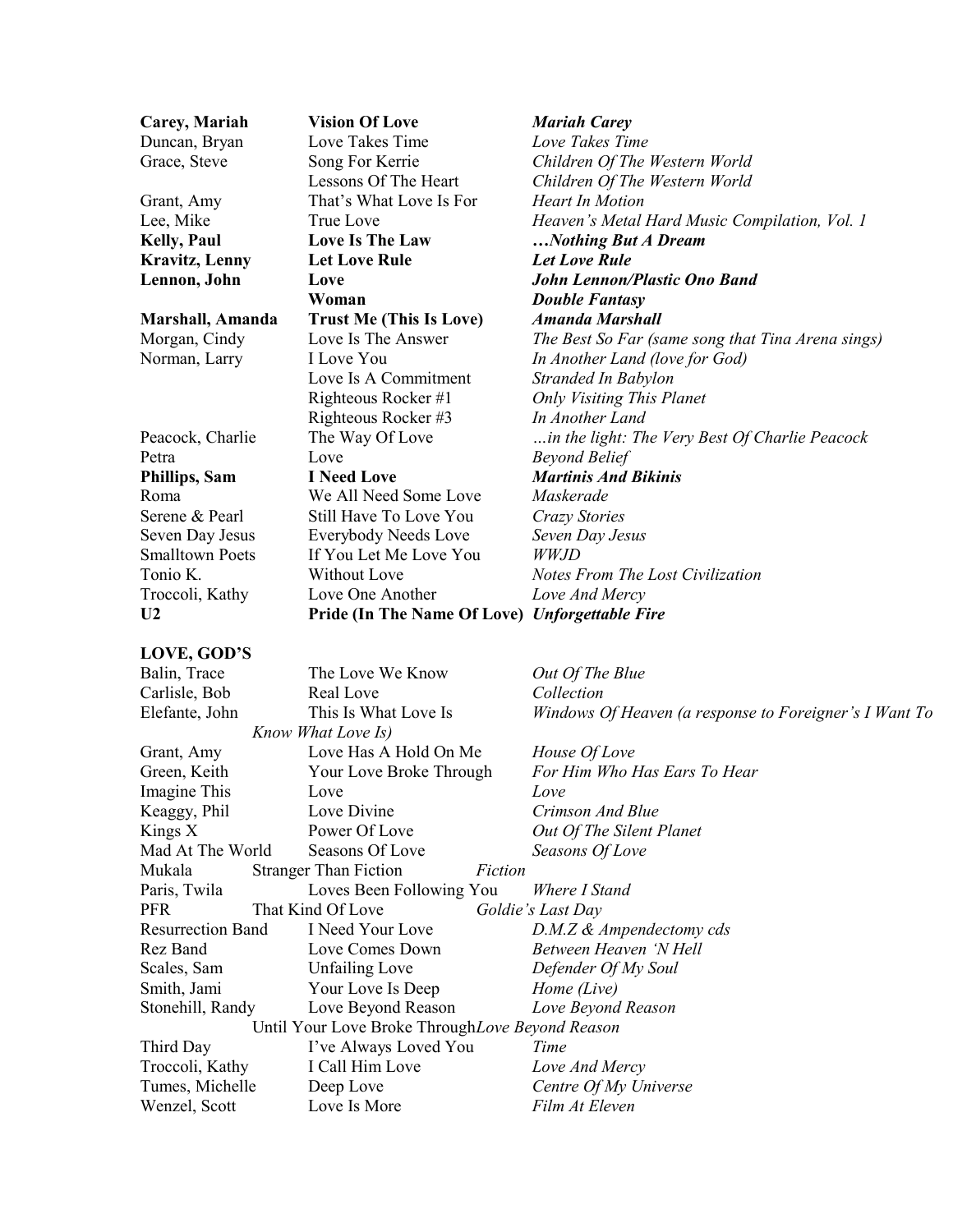**LUST**

| Veil of Ashes | And They Call It Love | Pain |
|---------------|-----------------------|------|
|               |                       |      |

## **MARRIAGE / WEDDING**

| Private Collection Vol. 1 – Underground   |
|-------------------------------------------|
|                                           |
|                                           |
|                                           |
|                                           |
| Don't Hide Your Heart & Compact Favorites |
|                                           |

#### **MASKS / SECRETS**

| Allies             | Grand Facade          | Man With A Mission  |
|--------------------|-----------------------|---------------------|
| Ashton, Susan      | No One Knows My Heart | Wakened By The Wind |
| Audio Adrenaline   | <b>Secret</b>         | <b>Bloom</b>        |
| St. James, Rebecca |                       |                     |
|                    |                       |                     |

## **MATERIALISM / POSSESSIONS**

| According To John | Store               | A 2.J               |
|-------------------|---------------------|---------------------|
| Scales, Sam       | Where Your Heart Is | Defender Of My Soul |

## **MISSION / MISSIONARIES / EVANGELISM / GREAT COMMISSION / WITNESS**

| Allies             | Island Song                     | The River                         |
|--------------------|---------------------------------|-----------------------------------|
|                    | Man With A Mission              | Man With A Mission                |
| Audio Adrenaline   | Hands And Feet                  | Underdog                          |
| <b>Eurythmics:</b> | <b>Missionary Man</b>           | Revenge                           |
| Girard, Chuck      | The Name Above All Names        | The Name Above All Names          |
| Green, Keith       | Go To The Hungry Ones           | The Ministry Years, Vol. 1 Disc 1 |
|                    | Here Am I, Send Me              | The Ministry Years, Vol. 1 Disc 2 |
|                    | How Can They Live Without Jesus | No Compromise                     |
|                    | Jesus Commands Us To Go!        | Jesus Commands Us To Go!          |
| Levy, Grover       | If You Want To Lead Me To Jesus | <b>Wrestling Angels</b>           |
| Lightforce         | Metal Missionary                | <b>Mystical Thieves</b>           |
| MacFarlane, Doug   | How Would I Ever Know           | Song Of Justice                   |
| Meece, David       | The Unknown Soldier             | 7                                 |
|                    | You Can Go                      | 7 & Odyssey                       |
| Newsboys           | I'm Not Ashamed                 | Not Ashamed                       |
|                    | Take Me To Your Leader          | Take Me To Your Leader            |
|                    | Shine                           | Going Public                      |
| Petra              | Back To The Street              | <b>Back To The Street</b>         |
|                    | Lift Him Up                     | Not Of This World                 |
| Sacred Warrior     | Minister By Night               | <b>Wicked Generation</b>          |
| Schlitt, John      | Let It Show                     | Shake                             |
|                    | Wake The Dead                   | Shake                             |
|                    |                                 |                                   |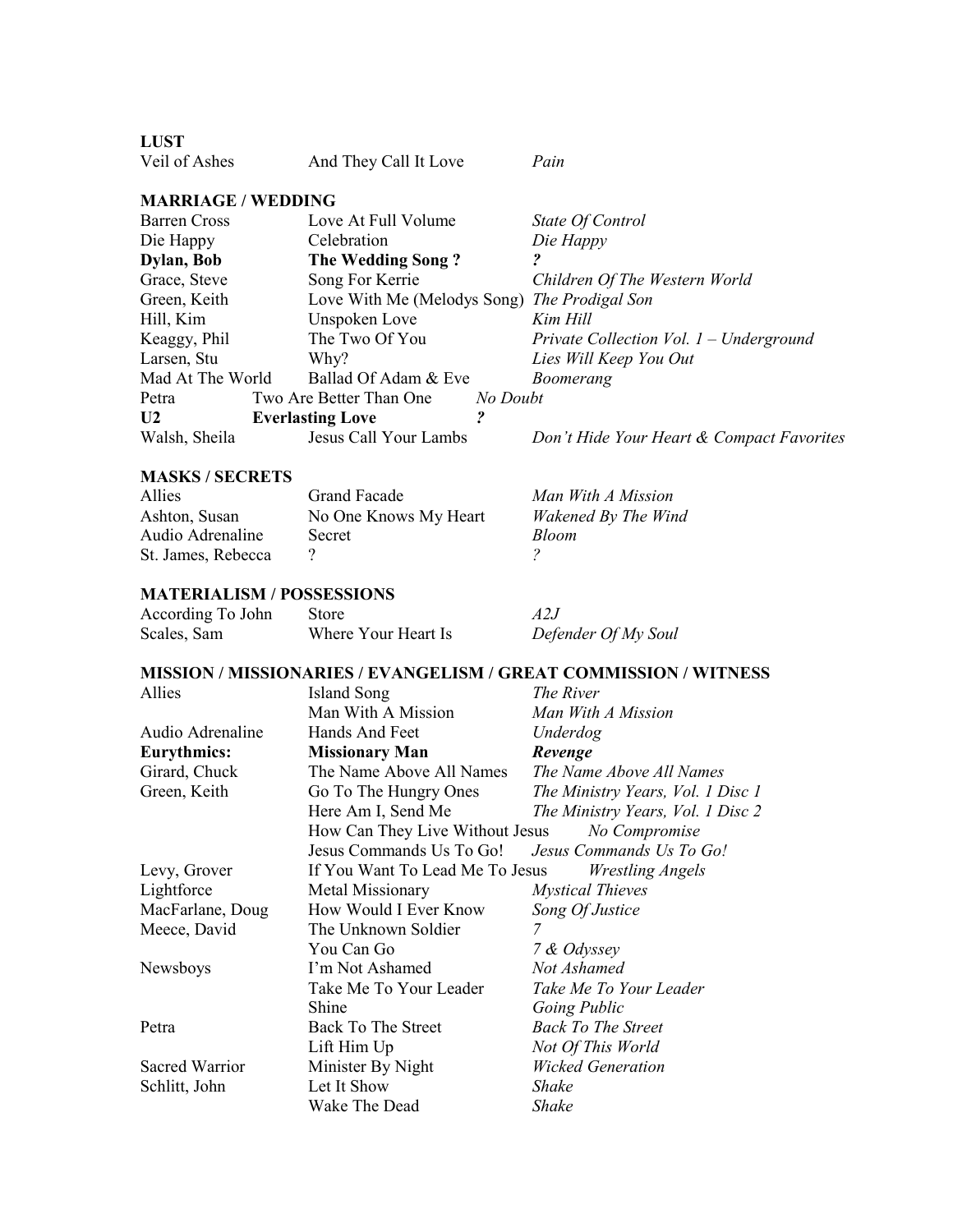Snell, Adrian Feed The Hungry Heart *Feed The Hungry Heart* Troccoli, Kathy Go Light Your World *Sounds Of Heaven* Tumes, Michelle The Light *Dream*<br>
Vengeance Rising Arise *Once Dead* **Vengeance Rising** 

#### **MORAL ABSOLUTES**

Ashton, Susan There Is A Line *Susan Ashton*

#### **NAME OF JESUS**

| Becker, Margaret | Say The Name                   | Soul                                            |
|------------------|--------------------------------|-------------------------------------------------|
| Carman           |                                |                                                 |
| Gibson, Jon      | In The Name Of The Lord        | Body & Soul                                     |
|                  | Jesus                          | Love Education                                  |
| Girard, Chuck    | Blessed Be The Name Of My Rock | The Name Above All Names                        |
|                  | The Name Above All Names       | The Name Above All Names                        |
| Keaggy, Phil     | <b>Strong Tower</b>            | Find Me In These Fields                         |
| King, Wes        | Power In The Name              | (The Ultimate Underlying No Denying) Motivation |
| Petra            | What's In A Name               | <b>Beyond Belief</b>                            |
| Potter, Phil     | Name Above All                 | Lead Me On                                      |
| Stonehill        | In Jesus' Name                 | The Lazarus Heart                               |
| These Five Down  | In The Name Of Jesus           | <b>HM</b> Sampler?                              |

#### **NATURAL REVELATION (EVIDENCE FOR GOD IN CREATION)**

| Audio Adrenaline | Original Species                                          | Some Kind Of Zombie                                         |
|------------------|-----------------------------------------------------------|-------------------------------------------------------------|
| Elefante, John   | I Know You're There                                       |                                                             |
| Green, Keith     |                                                           | Don't You Wish You Had The Answers Jesus Commands Us To Go! |
| Keaggy, Phil     | Everywhere I Look                                         | Crimson And Blue                                            |
| Levy, Grover     | The Sky Is Falling                                        | Grover Levy                                                 |
| Michele, Riki    | Look At This, Look At That                                | Big Big Town                                                |
| Patrick, Robin   | How Can They Not Believe In You <i>You Believed In Me</i> |                                                             |
| Torelle, Phadrah | Evidence                                                  | Evidence                                                    |

#### **NEW YEAR'S DAY / EVE**

| U <sub>2</sub>  | <b>New Year's Day</b>          | War                                                    |
|-----------------|--------------------------------|--------------------------------------------------------|
|                 | suitable for New Year's theme) |                                                        |
| Rose            | Hide                           | Hot Metal V: Screaming Truth (Randy's spoken intro. is |
| Meece, David    | Once In A Lifetime             | Once In A Lifetime                                     |
|                 | Seize The Day                  |                                                        |
| Arends, Carolyn | New Year's Day                 |                                                        |

#### **OBEDIENCE**

| Balin, Trace | Walk It Out                      | Out Of The Blue |
|--------------|----------------------------------|-----------------|
| Green, Keith | To Obey Is Better Than Sacrifice | No Compromise   |

#### **OCCULT & NEW AGE MOVEMENT**

| ApologetiX                         | Mama Told Me (What's To Come) | Keep The Change          |
|------------------------------------|-------------------------------|--------------------------|
| Bloodgood                          | New Age Illusion              | Out Of The Darkness      |
| Hill, Kim                          | Turning                       | Talk About Life          |
| In The Silence (John $&$ Ben from) | New Age Blues Sound Asleep    |                          |
| Kings $X$                          | In The New Age                | Out Of The Silent Planet |
| Knott, Michael                     | <b>Stars</b>                  | Fluid                    |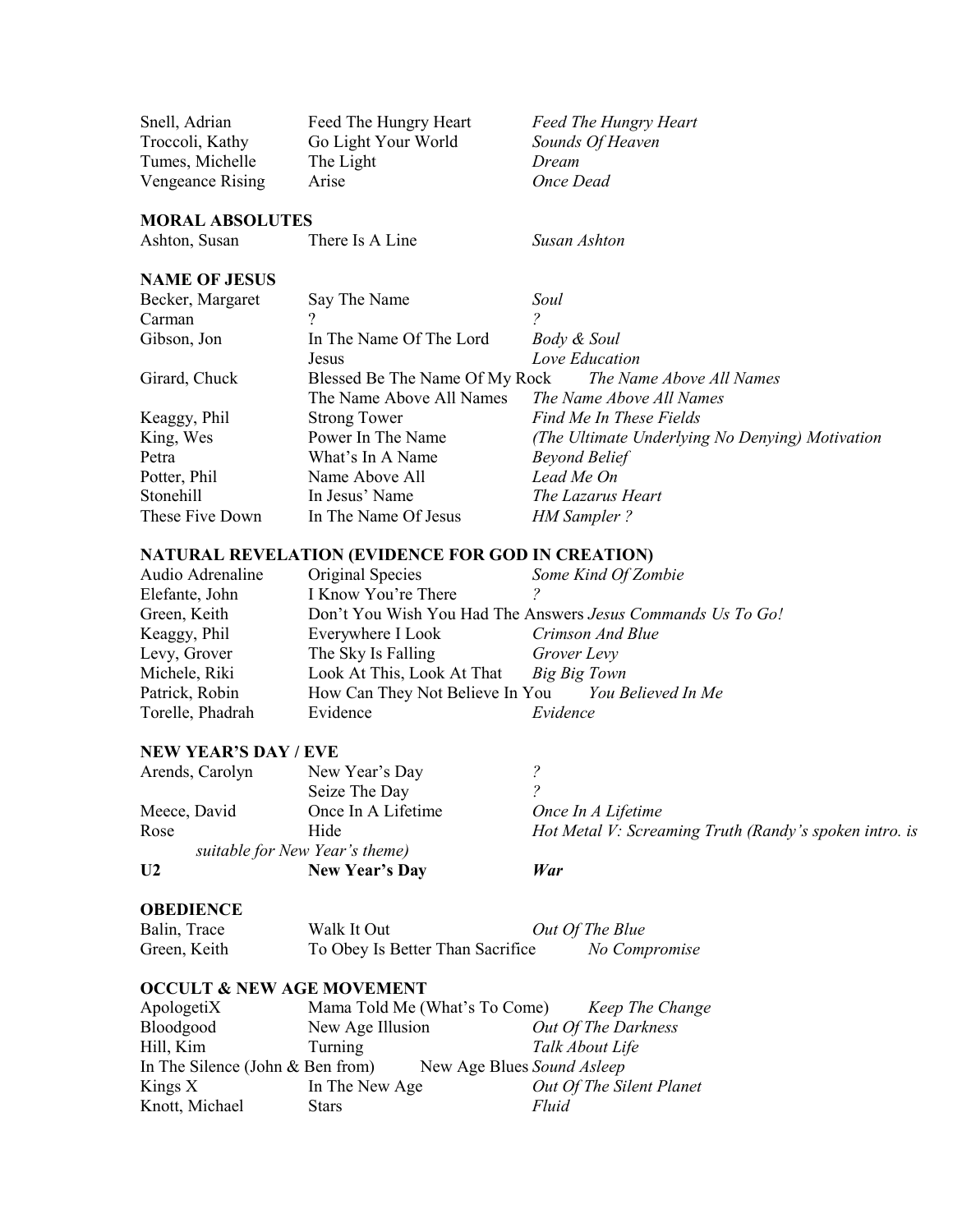$Ozzy$  Osbourne

Nordeman, Nicole Wide Eyed *?* Norman, Larry Forget Your Hexagram *Upon This Rock*<br> **Ozzy Osbourne Mr. Crowley** *Blizzard Of Oz* 

## **PARENTS / PARENTING**

| DadMom              | Scarecrow Messiah                                      |
|---------------------|--------------------------------------------------------|
|                     | Letters To Mother (From The Road) His Incredible Youth |
| Look Mama           | <b>Dream Into Action</b>                               |
| Diary Of Your Heart | <b>Diary Of Your Heart</b>                             |
| Mother's Day        | Wake                                                   |
|                     |                                                        |

#### **PEACE**

| Grammatrain         | Peace              |                               |
|---------------------|--------------------|-------------------------------|
| Mann, Robin         | Deep Peace         | All Together OK (disc 3)      |
| <b>Stevens, Cat</b> | <b>Peace Train</b> | <b>Teaser And The Firecat</b> |
| St James, Rebecca   | Peace              | Pray                          |
| Tumes, Michelle     | I Wish For Peace   | Centre Of My Universe         |
|                     |                    |                               |

#### **PEER GROUP PRESSURE**

| Miller-Heidke, Kate Caught In The Crowd |  |  |
|-----------------------------------------|--|--|
|                                         |  |  |

**Miller-Heidke, Kate Caught In The Crowd** *Curiouser*

## **PENTECOST (THE COMING OF THE HOLY SPIRIT) / REVIVAL**

| ApologetiX        | Ill Prepare For You    | Jesus Christ Morningstar                               |
|-------------------|------------------------|--------------------------------------------------------|
|                   | Spirit Inside          | Jesus Christ Morningstar                               |
| Camp, Steve       | Revive Us, O Lord      | After God's Own Heart                                  |
|                   | Upon This Rock         | Fire And Ice & The Steve Camp Collection: A Library Of |
|                   | 32 Favorite Songs      |                                                        |
| Cleveland, Ashley | Revive Us Again        | Lesson Of Love                                         |
| Green, Keith      | Rushing Wind           | The Keith Green Collection                             |
| King, Wes         | <b>Holy Ghost</b>      | (The Ultimate Underlying No Denying) Motivation        |
| Newsboys          | <b>Breathe</b>         | Take Me To Your Leader                                 |
|                   | Breathe (Benediction)  | Take Me To Your Leader                                 |
| Petra             | All Fired Up           | On Fire!                                               |
|                   | More Power To Ya       | More Power To Ya                                       |
|                   | Second Wind            | More Power To Ya                                       |
|                   | Voice In The Wind      | <b>Beat The System</b>                                 |
| Phillips, Leslie  | By My Spirit           | Dancing With Danger & Recollection                     |
| Third Day         | Holy Spirit            | Third Day                                              |
| Vika And Linda    | <b>Feel The Spirit</b> | <b>Two Wings</b>                                       |
|                   |                        |                                                        |

## **PILGRIMS / PILGRIMAGE**

| Balin, Trace  | Stranger          | Out Of The Blue                  |
|---------------|-------------------|----------------------------------|
| Norman, Larry | Reader's Digest   | <b>Only Visiting This Planet</b> |
| Petra         | Not Of This World | Not Of This World                |

### **PRAISE**

| Petra          | Let Everything That Hath Breath           | More Power To Ya          |  |
|----------------|-------------------------------------------|---------------------------|--|
|                | Praise Ye The Lord                        | Never Say Die             |  |
|                | Somebody's Gonna Praise His Name On Fire! |                           |  |
|                | Thankful Heart                            | <b>Back To The Street</b> |  |
| Sacred Warrior | Holy, Holy, Holy                          | Master's Command          |  |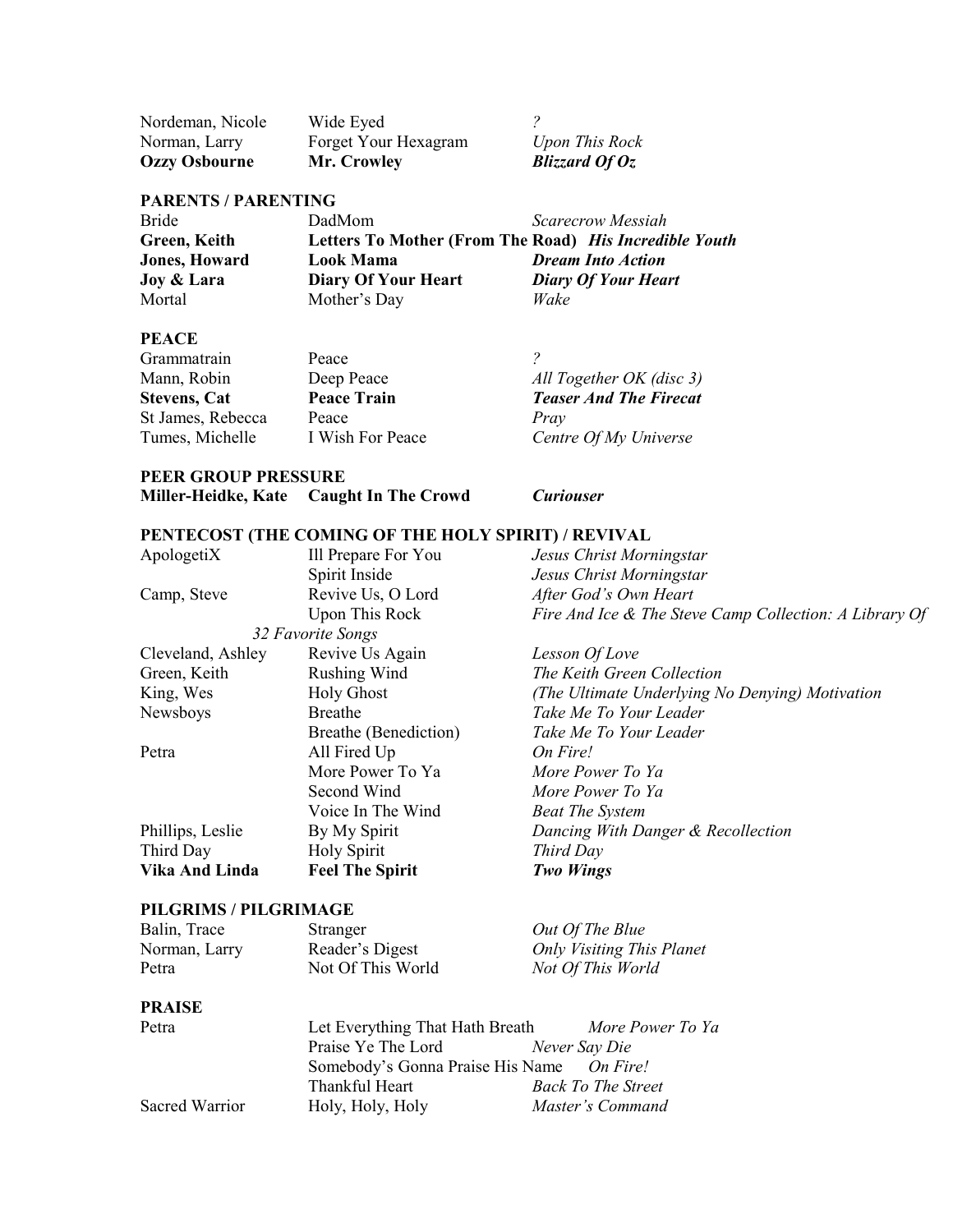| Volz, Greg X.                     | All I Can Do                                                      | The River Is Rising         |
|-----------------------------------|-------------------------------------------------------------------|-----------------------------|
| <b>PRAYER</b>                     |                                                                   |                             |
| ApologetiX                        | Pray Now (Lost Art)                                               | Spoofernatural              |
| Ashton, Susan                     | Down On My Knees                                                  | Wakened By The Wind         |
| Balin, Trace                      | Answer To Prayer                                                  | Out Of The Blue             |
| Big Question                      | Got To Pray                                                       | <b>Big Question</b>         |
| Chapman, Steven CurtisLet Us Pray | Signs Of Life                                                     |                             |
| Dogs Of Peace                     | Pray To God                                                       | <b>Speak</b>                |
| Eli                               | Things I Prayed For                                               | Things I Prayed For         |
| Gibson, Jon                       | Have A Talk With God <i>Body &amp; Soul (Stevie Wonder Cover)</i> |                             |
| Green, Keith                      | Make My Life A Prayer To You                                      | No Compromise               |
| Kesler, Marianne                  | I Will Pray                                                       | Canopy Of Blue              |
| Lost Dogs                         | Pray Where You Are                                                | Little Red Riding Hood      |
| Petra                             | I Need To Hear From You                                           | <b>Unseen Power?</b>        |
|                                   | Prayer                                                            | <b>Beyond Belief</b>        |
| St James, Rebecca                 | Pray                                                              | Pray                        |
| <b>Underworld</b>                 | Pray                                                              | <b>Underneath The Radar</b> |
| Vika & Linda                      | <b>Be Careful What You Pray For</b>                               | <b>Two Wings</b>            |
| Zscheck, Darlene                  | Pray                                                              | Kiss of Heaven              |

| <b>PREDESTINATION</b> |                         |                 |
|-----------------------|-------------------------|-----------------|
| ApologetiX            | You Booked Me All Along | Keep The Change |

## **PROMISES, GOD'S**

| Green, Keith | The Promise Song                             | Songs For The Shepherd |
|--------------|----------------------------------------------|------------------------|
| Meece, David | God's Promises/Rainbows In The Night Odyssey |                        |

## **PROVIDENCE, GODS (HIS PROVISION FOR & CARE OF CREATION)**

| In My Father's Hands | Wakened By The Wind       |
|----------------------|---------------------------|
| Whole World          | <b>Back To The Street</b> |
| I Know You Know      | Devotion                  |
| Providence ?         |                           |
| I Was Carried        | People Change             |
|                      |                           |

### **RACISM / PREJUDICE**

|                          | <b>Living For The City</b>                      | <b>Innervisions (brilliant!)</b>                   |
|--------------------------|-------------------------------------------------|----------------------------------------------------|
| <b>Wonder, Stevie</b>    | <b>Happy Birthday</b>                           | <b>Hotter Than July (about Martin Luther King)</b> |
| Veil of Ashes            | Without Eyes                                    | Pain                                               |
| Speck                    | Skin                                            | <b>HM Sampler Nov/Dec 97</b>                       |
| Rez                      | Zuid Afrikaan                                   | Between Heaven N Hell                              |
| <b>Resurrection Band</b> | Afrikaans                                       | Rainbow's End                                      |
|                          | McCartney, Paul & Stevie Wonder Ebony And Ivory | Tug Of War?                                        |
| <b>Kravitz, Lenny</b>    | Mr. Cab Driver                                  | Let Love Rule [contains expletive]                 |
| Kesler, Marianne         | Do You Have A Stone?                            | Long Road Home                                     |
| Gotee Brothers           | the entire 'Erace' cd deals with this issue     |                                                    |
| Dickson, John            | Maranooka                                       | Maranooka                                          |
| de Talk                  | Colored People                                  | Jesus Freak                                        |
| <b>Barren Cross</b>      | Bigotry Man (Who Are You)                       | State Of Control                                   |
|                          |                                                 |                                                    |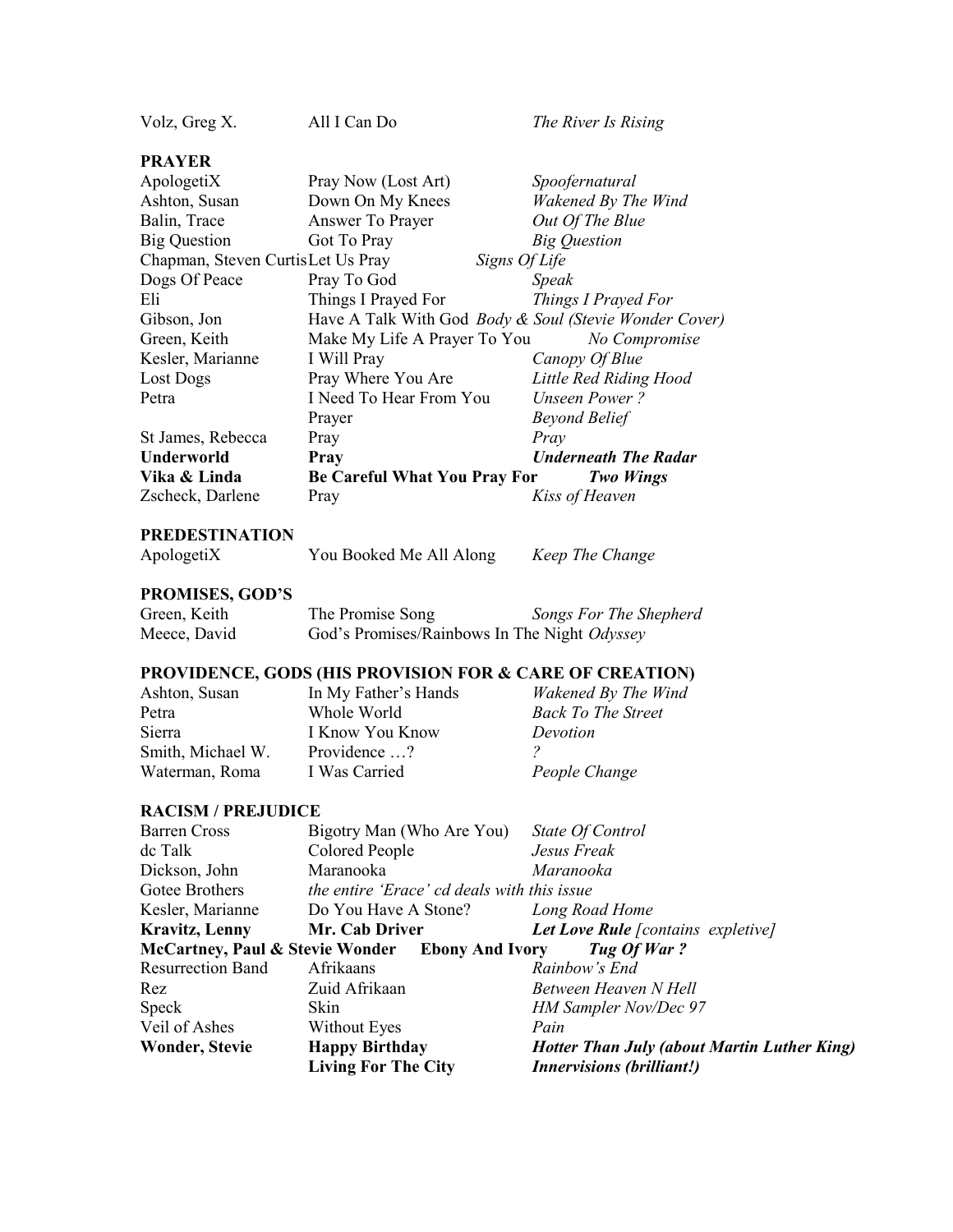#### **RAPTURE**

| Allies                | Carried Away                                 | The River                                         |
|-----------------------|----------------------------------------------|---------------------------------------------------|
| Audio Adrenaline      | New Body                                     | Some Kind Of Zombie                               |
| <b>Barren Cross</b>   | Out Of Time                                  | State Of Control                                  |
| Norman, Larry         | I Wish We'd All Been Ready                   | Upon This Rock & Only Visiting This Planet (Cliff |
|                       | Richard also sings this)                     |                                                   |
| Petra                 | Gonna Fly Away                               | Petra                                             |
| <b>RECONCILIATION</b> |                                              |                                                   |
|                       | Ashton, Becker, Dente Song Of Reconciliation | Along The Road                                    |
| Ashton, Susan         | Beyond Justice To Mercy                      | Wakened By The Wind                               |

**Mike & The Mechanics In The Living Years** *?*

#### **RELATIONSHIPS**

| <b>Barren Cross</b> | Cryin' Over You | State Of Control      |
|---------------------|-----------------|-----------------------|
| Lennon, John        | Woman           | <b>Double Fantasy</b> |

#### **RESPECT**

| <b>Just Jinger</b> | <b>Bit Of Respect</b> | <b>All Comes Round</b> |
|--------------------|-----------------------|------------------------|
| Sacred Stone       | Respect Yourself      | Fall                   |

#### **ROCK ANTHEMS**

| <b>Scorpions</b> | <b>Rock You Like A Hurricane</b> Love At First Sting |                  |
|------------------|------------------------------------------------------|------------------|
| Purpose          | Righteous Rockin                                     | If I Stop Runnin |
| Norman, Larry    | The Rock That Doesn't Roll                           | In Another Land  |
| Allies           | Rock N' Roll Angel                                   | The River        |

#### **ROCK MUSIC – AS A TOOL FOR COMMUNICATING THE GOSPEL**

| Allies                   | Rock N Roll Angel                             | The River                |                                          |
|--------------------------|-----------------------------------------------|--------------------------|------------------------------------------|
| ApologetiX               | All ApologetiX                                | Ticked                   |                                          |
| Balin, Trace             | Walk It Out                                   | Out Of The Blue          |                                          |
| Lightforce               | Metal Missionary                              | <b>Mystical Thieves</b>  |                                          |
| Norman, Larry            | Why Should The Devil Have All The Good Music? |                          | <b>Only Visiting This Planet (Cliff)</b> |
| Richard also sings this) |                                               |                          |                                          |
| Petra                    | God Gave Rock And Roll To You                 |                          | Come And Join Us & Beat The System       |
| Sacred Warrior           | Minister By Night                             | <b>Wicked Generation</b> |                                          |

#### **SAINT / SINNER SYNDROME (THE STRUGGLE BETWEEN THE FLESH AND THE SPIRIT)**

| <b>Barren Cross</b> | Inner War          | State Of Control              |
|---------------------|--------------------|-------------------------------|
| Big Methuselah!     | My Self            |                               |
| Carlisle, Bob       | We Fall Down       | <b>Stories From The Heart</b> |
| Knapp, Jennifer     | Undo Me            | Kansas                        |
| Petra               | Dead Reckoning     | This Means War                |
|                     | Killing My Old Man | Never Say Die                 |
| Rose                | Die To The Flesh   | Into The Unknown              |

#### **SALVATION, GOD'S PLAN OF**

| ApologetiX | I Want In That Place       | Spoofernatural  |
|------------|----------------------------|-----------------|
|            | Livin' What Jesus Spoke Of | Spoofernatural  |
|            | Old Time Romans Road       | Keep The Change |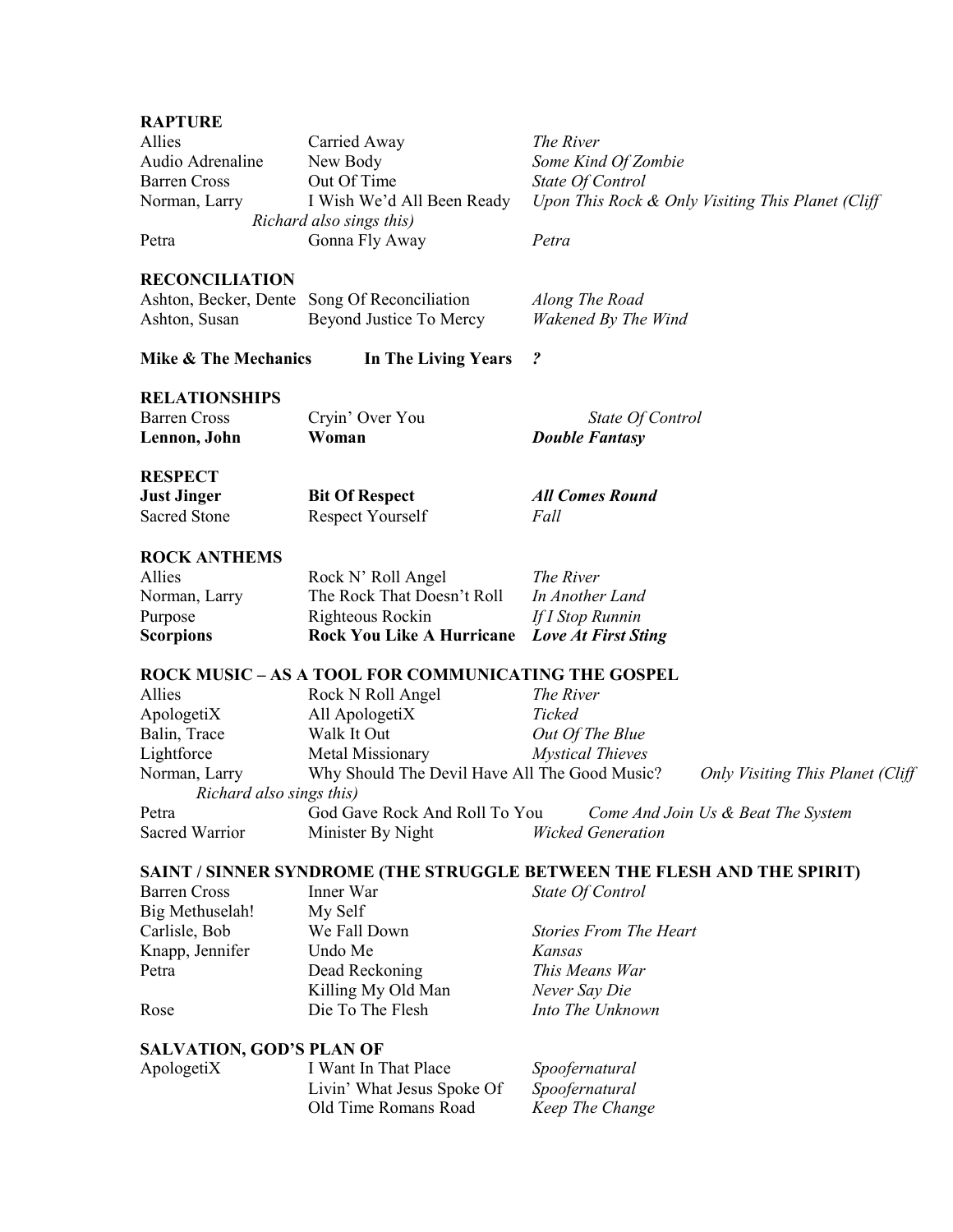Once Livin' Twice Died *Spoofernatural* Put You Down In My Will *Biblical Graffiti* Simp Liztik *Keep The Change* Yer Maker *Radical History Tour* Planetshakers Salvation *Free*

**sATAN**

**Black Sabbath Lord Of This World** *Master Of Reality* **Dylan, Bob Man Of Peace** *Infidels*

**Cooper, Alice Prince of Darkness** *Raise Your Fist And Yell*

Green, Keith Dear John Letter (To The Devil)*No Compromise* No One Believes In Me Anymore *For Him Who Has Ears To Hear* Livgren, Kerry Mask Of The Great Deceiver *Seeds Of Change & Decade (Ronnie James Dio sings on*

*this track)* Mansfield, Darrell The Mission *Darrell Mansfield & Co.* Rose, Randy Fire *Sacrificium* Veil of Ashes Take My Hand *Pain*

Petra **Pied Piper** *Not Of This World* 

Betrayal Escaping The Altar *Renaissance By Death* Forest Of Horrors *The Passing the entire The Passing cd*

**SECRETS**

**sATANISM**

Audio Adrenaline Secret *Bloom* James, Rebecca St. ? *?* Newsboys God Is Not A Secret *Take Me To Your Leader* Skillet Best Kept Secret *Invincible*

#### **SELF-IMAGE / SELF-ESTEEM**

| <b>Believable Picnic</b>   | <b>Big Fat Nothing</b>         | <b>Believable Picnic</b>     |
|----------------------------|--------------------------------|------------------------------|
| Bleach                     | Epidermis Girl                 | Space                        |
| Considering Lily           | <b>Beautiful You</b>           | Considering Lily             |
| Hill, Kim                  | Only One You                   | The Fire Again               |
| <b>Identical Strangers</b> | Julianna Wilson                | <b>Identical Strangers</b>   |
| Kesler, Marianne           | So Beautiful                   | Green Room                   |
| Mad At The World           | Fearfully & Wonderfully        | Flowers In The Rain          |
|                            | No Mistakes                    | Flowers In The Rain          |
| Stevenson, Tarun           | Never Be Another You           | <b>Psalms For The Broken</b> |
| <b>Sacred Stone</b>        | Respect Yourself               | Fall                         |
| Waiting, The               | Fearfully & Wonderfully Made ? |                              |

**SERVANT / SERVICE**

Norman, Larry **I Am A Servant** *In Another Land* 

## **SEX / SEXUALITY, GOD'S GIFT OF**

**Divinyls, The I Touch Myself** *? (masturbation)* Metanoia …. ? *? (masturbation)*

Ballad Of Adam & Eve *Boomerang* 

Lust Control Artificial Sex ? *Fun, Fun Feeling? (masturbation)*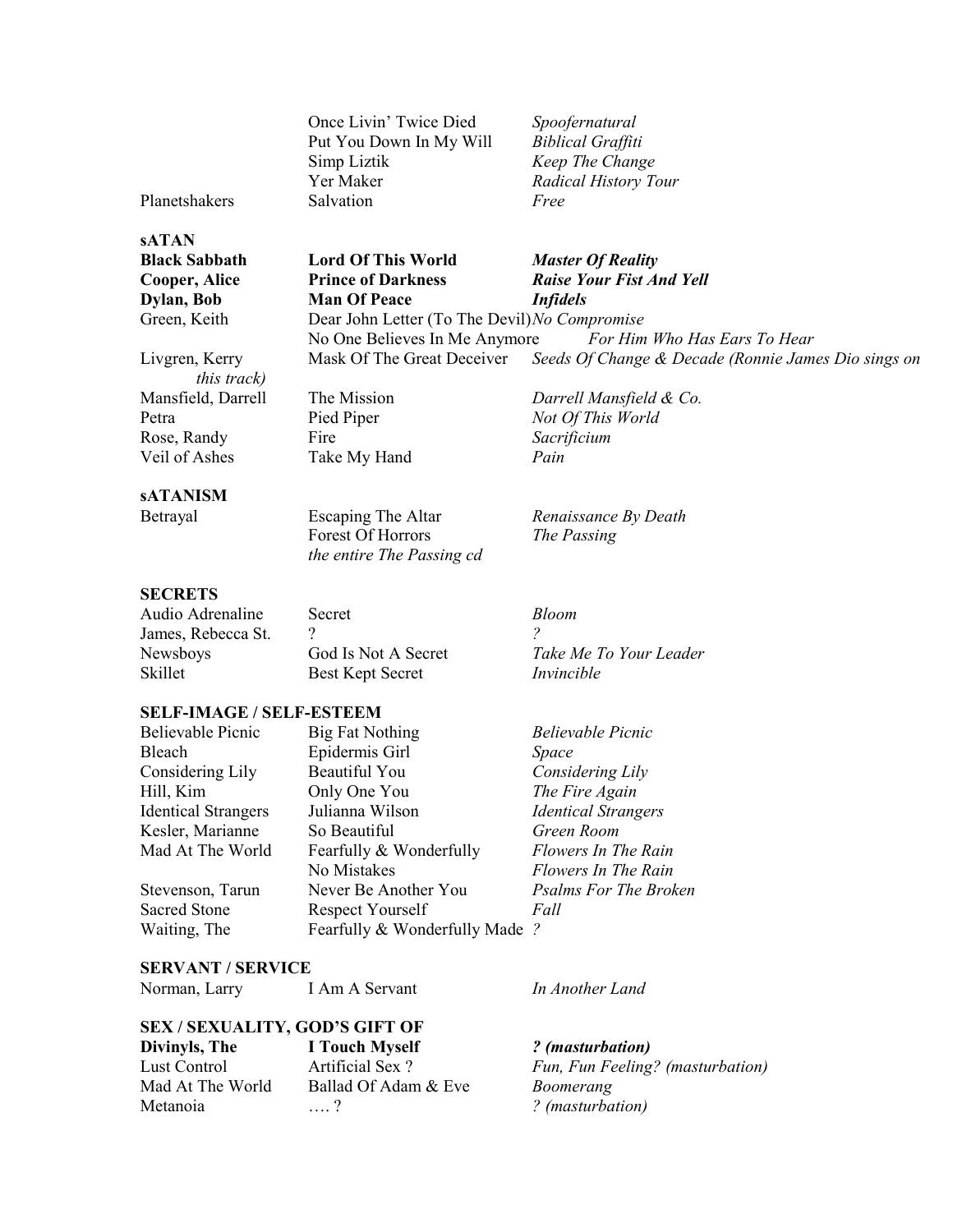## **SEX, PREMARITAL** Mad At The World I Don't Wanna Go There *Flowers In The Rain* Isn't Sex A Wonderful Thing? *Boomerang* St James, Rebecca Wait For Me *Transform* **SEXUAL ABUSE** Battered Fish Jessica *Lure* **SEXUAL IMMORALITY** Veil of Ashes And They Call It Love *Pain* Corpse *Pain* **SILENCE / SOLITUDE** Ashton, Susan I Hear You *Wakened By The Wind* **Black Sabbath Solitude** *Master Of Reality* **SIN & ITS CONSEQUENCES** ApologetiX Learn Some Deuteronomy *Spoofernatural* Little Sins *Ticked* Sin Can Be Resistible *Spoofernatural* Carlisle, Bob We Fall Down *Stories From The Heart* Considering Lily Consequences *Considering Lily* dc Talk What If I Stumble? *Jesus Freak* Meece, David Falling Down *Count The Cost & Odyssey* Resurrection Band No Alibi *D.M.Z.* Rose Hide *Intense Live Series Vol. 3* St. James, Rebecca Go And Sin No More *?*

Stonehill Under The Rug *The Lazarus Heart* Typical Sloan Chief Of Sinners *HM Sampler May/Jun 00*

#### **SOCIAL ACTION/JUSTICE**

| Insideout         | Who Will Stand? | The Story EP         |  |
|-------------------|-----------------|----------------------|--|
| SPIRITUAL WARFARE |                 |                      |  |
| AnologetiX        | Read Ephesians  | Radical History Tour |  |

| ApologetiX       | Read Ephesians             | <b>Radical History Tour</b>                           |
|------------------|----------------------------|-------------------------------------------------------|
| Carman           | Satan, Bite The Dust!      | Addicted To Jesus & Heart Of A Champion               |
| Deliverance      | Weapons Of Our Warfare     | Weapons Of Our Warfare (the entire cd deals with this |
|                  | <i>theme</i> )             |                                                       |
| Girard, Chuck    | Soldiers Of The Lion       | The Name Above All Names                              |
| Green, Keith     | Cut The Devil Down         | The Ministry Years, Vol. 2 Disc 2                     |
|                  | The Battle Is Already Won  | The Ministry Years, Vol.1 Disc 2                      |
| King, Wes        | Power In The Name          | (The Ultimate Underlying No Denying) Motivation       |
| Meece, David     | We Can Overcome It All     |                                                       |
| Mortification    | <b>Brutal Warfare</b>      | Mortification                                         |
| Petra            | <b>Armed And Dangerous</b> | <b>Beyond Belief</b>                                  |
|                  | Occupy                     | Not Of This World                                     |
|                  | This Means War!            | This Means War! (the entire cd deals with this theme) |
| <b>Stryper</b>   | To Hell With The Devil     | To Hell With The Devil                                |
| Vengeance        | Burn                       | Human Sacrifice                                       |
| Vengeance Rising | Warfare                    | Once Dead                                             |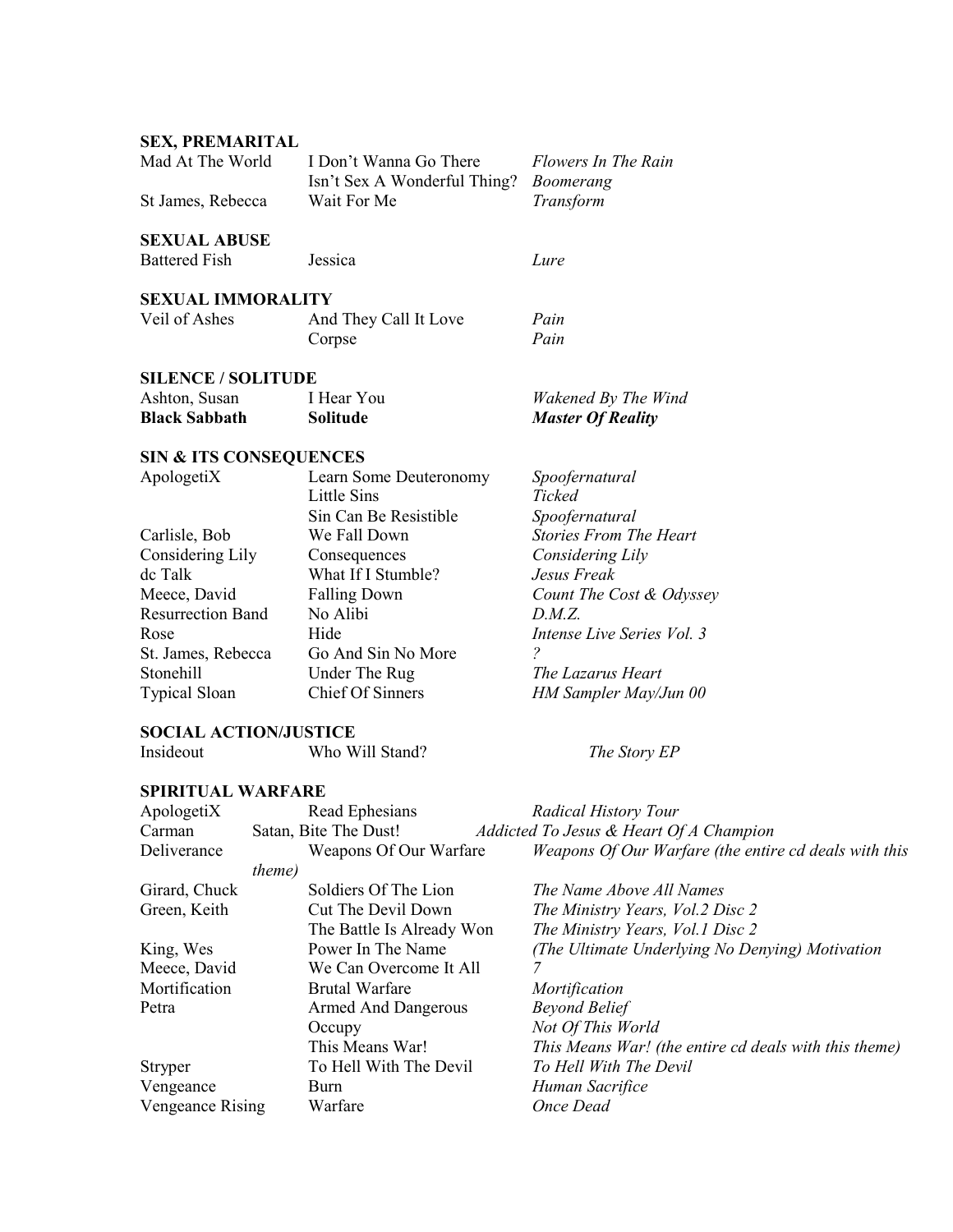| Ward, Matthew                          | <b>Armed And Dangerous</b><br>Put On The Armour   | <b>Armed And Dangerous</b><br><b>Armed And Dangerous</b> |                                        |
|----------------------------------------|---------------------------------------------------|----------------------------------------------------------|----------------------------------------|
| Whitecross                             | Resist Him                                        | Hammer & Nail                                            |                                        |
| <b>STRESS</b><br><b>Joel</b> , Billy   | Pressure                                          | <b>The Nylon Curtain</b>                                 |                                        |
| <b>SUFFERING</b>                       |                                                   |                                                          |                                        |
| Ashton, Susan                          | Suffer In Silence                                 | Wakened By The Wind                                      |                                        |
| Grammatrain                            | Pain                                              | Flying                                                   |                                        |
| <b>SUICIDE</b>                         |                                                   |                                                          |                                        |
| ApologetiX                             | Young As You Are                                  | Ticked                                                   |                                        |
| Bloodgood                              | Alone In Suicide                                  | Detonation                                               |                                        |
| Cua, Ric                               | Don't Say Suicide                                 | $\overline{?}$                                           |                                        |
| Dickson, John                          | Never Die                                         | Maranooka                                                |                                        |
| In The Silence (John $&$ Ben from)     | Lucy                                              | Sound Asleep                                             |                                        |
| <b>Osbourne, Ozzy</b>                  | <b>Suicide Solution</b>                           | Blizzard Of $Oz$                                         |                                        |
| Rez Band                               | Shadows                                           | Between Heaven' N Hell                                   |                                        |
| Rose                                   | Cold Blue Hill                                    | Crazy Little World                                       |                                        |
|                                        | Into The Unknown                                  | Into The Unknown                                         |                                        |
|                                        | On My Knees                                       | Healing                                                  |                                        |
| Scales, Sam                            | The Stranger Becomes A Friend Defender Of My Soul |                                                          |                                        |
| Tempest                                | Good-bye                                          | Eye Of The Storm                                         |                                        |
| <b>Trouble</b>                         | <b>The Wish</b>                                   | <b>The Skull</b>                                         |                                        |
| U <sub>2</sub>                         | <b>Stuck In A Moment You Can't Get Out Of</b>     |                                                          | <b>All That You Can't Leave Behind</b> |
| Veil of Ashes                          | Suicide                                           | Pain                                                     |                                        |
| <b>SUPERSTITION</b>                    |                                                   |                                                          |                                        |
| <b>Armatrading, Joan</b>               | I'm Lucky                                         | <b>Walk Under Ladders</b>                                |                                        |
| <b>Wonder, Stevie</b>                  | <b>Superstition</b>                               | <b>Talking Book</b>                                      |                                        |
| <b>SURRENDER</b>                       |                                                   |                                                          |                                        |
|                                        | Surrendered                                       |                                                          |                                        |
| Scales, Sam                            |                                                   | Defender Of My Soul                                      |                                        |
|                                        |                                                   |                                                          |                                        |
| TELEVANGELISTS / TELEVANGELISM         |                                                   |                                                          |                                        |
| Allies                                 | Carried Away                                      | The River                                                |                                        |
|                                        | Mule-Headed Man                                   | The River                                                |                                        |
| ApologetiX                             | Preachers                                         | Ticked                                                   |                                        |
| Rez Band                               | Who's Real Anymore                                | Hostage                                                  |                                        |
| <b>TELEVISION</b>                      |                                                   |                                                          |                                        |
| Die Happy                              | Talk (Speak Your Mind)                            | Volume II                                                |                                        |
| <b>Disposable Heroes Of Hiphoprisy</b> | <b>Chosen By Rage Guest Programmers</b>           | <b>Television, The Drug Of The Nation</b>                | <b>Rage: The Songs Most</b>            |
| Hagen, Nina                            | <b>TV Glotzer</b>                                 | ? (a German cover of The Tubes song)                     |                                        |
| <b>Tubes, The</b>                      | <b>White Punks On Dope</b>                        | The Best Punk Album In The WorldEver!                    |                                        |
| <b>TEMPTATION / TRIALS / TESTING</b>   |                                                   |                                                          |                                        |
|                                        |                                                   |                                                          |                                        |
| ApologetiX                             | Every Crown Has Its Thorns                        | Spoofernatural                                           |                                        |
|                                        |                                                   |                                                          |                                        |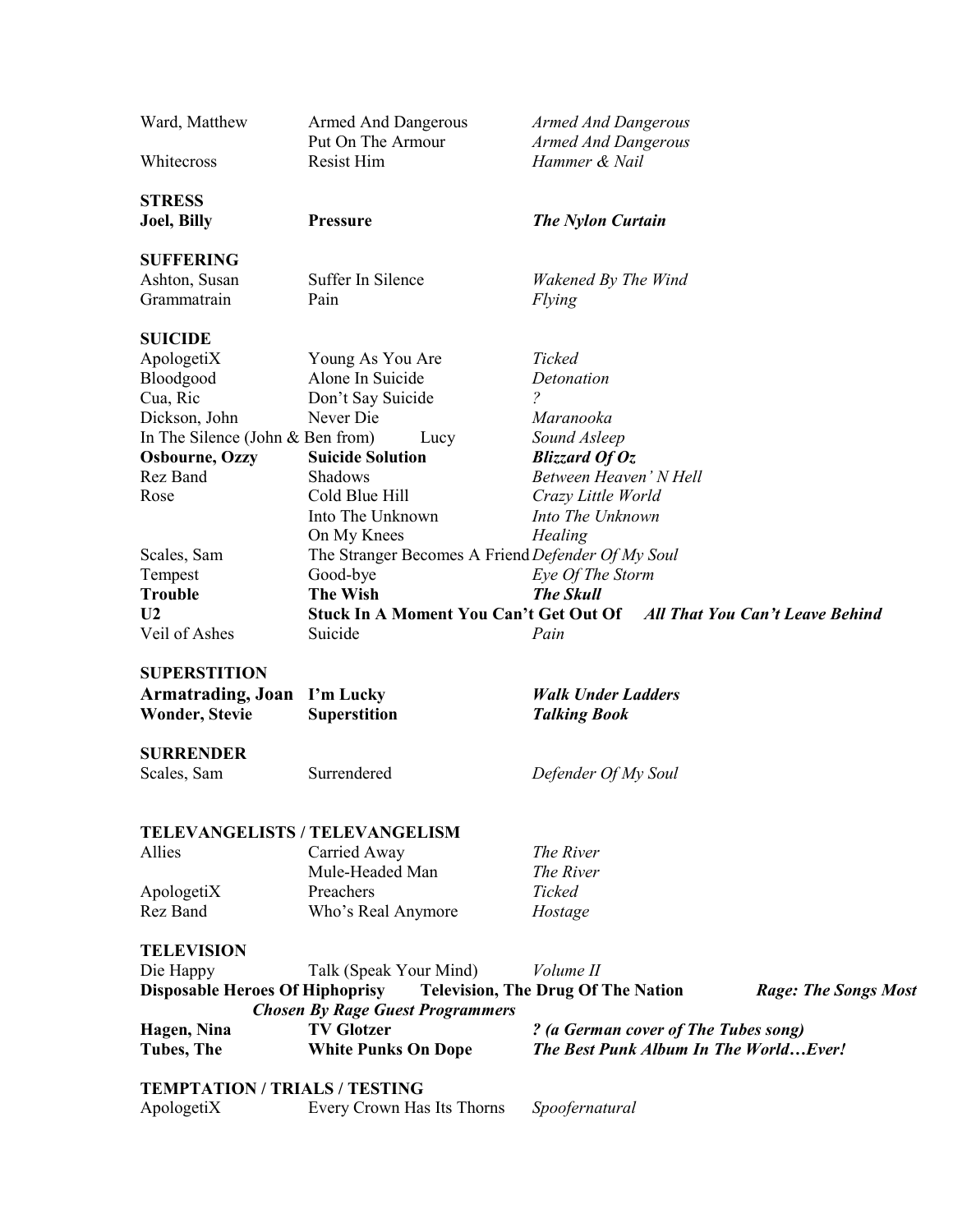|                  | <b>DIII Call De Resistium</b> |
|------------------|-------------------------------|
| Stevenson, Tarun | Shades Of Blue                |

Sin Can Be Resistible *Spoofernatural* **Psalms For The Broken** 

#### **TIME / MORTALITY**

**Alan Parsons Project, The Time** *?* Deliverance No Time *Deliverance* Kessler, Marianne Time *Canopy Of Blue* Patrick, Robin Where Has All The Time Gone *You Believed In Me*

#### **TONGUE, THE – POWER OF WORDS**

| Ashton, Susan                           | Started As A Whisper    | Angels Of Mercy              |                  |
|-----------------------------------------|-------------------------|------------------------------|------------------|
| <b>Boucher, Butterfly</b>               | <b>Gun For A Tongue</b> |                              |                  |
| Hill, Kim                               | Words                   | <i>Brave Heart</i>           |                  |
| Snell, Adrian                           | The Tongue Is A Fire    | <b>Feed The Hungry Heart</b> |                  |
| Third Day                               | Nothing At All          | Third Day                    |                  |
| Thompson, Dale & The Kentucky Cadillacs |                         | Better Watch What You Say    | <b>Testimony</b> |
|                                         |                         |                              |                  |

#### **TRAIN THEME**

| All Aboard               | Glory Road                               |
|--------------------------|------------------------------------------|
| Love Train               | Beyond The Blue                          |
| <b>Slow Train Coming</b> | <b>Slow Train Coming</b>                 |
| Glory Train              | Follow                                   |
| Train Song               | Havalina Rail Co.                        |
| Very Last Train          | <b>From The Heart</b>                    |
| <b>Freedom Train</b>     | <b>Let Love Rule</b>                     |
| <b>Bullet Train</b>      | <i>Scenic Routes</i>                     |
| Midnight Train           | Song Of Justice                          |
| People Get Ready         |                                          |
| Gospel Train             |                                          |
| <b>Crazy Train</b>       | <b>Blizzard Of Ozz</b>                   |
| <b>Catch Your Train</b>  | Virgin Killer & Best Of Scorpions Vol. 2 |
| <b>Runaway Train</b>     | <b>Grave Dancer's Union</b>              |
| <b>Peace Train</b>       | <b>Teaser And The Firecat</b>            |
| <b>Downtown Train</b>    | ?                                        |
| Freedom Train            | The Exodus                               |
|                          |                                          |
|                          |                                          |

## **UNITY**

**WAR**

Third Day Come Together *Come Together*

| <b>Black Sabbath</b> |  |  |
|----------------------|--|--|
| <b>Dire Straits</b>  |  |  |
| <b>Faith No More</b> |  |  |
| Green, Keith         |  |  |
| <b>Joel, Billy</b>   |  |  |
| Magdallan            |  |  |
| Matisyahu            |  |  |
| <b>McLean</b> , Don  |  |  |
| <b>Metallica</b>     |  |  |
| <b>Midnight Oil</b>  |  |  |
| Redgum               |  |  |

**Brothers In Arms ? Mathematism Channel Cone Day ?**<br>The Grave *A* 

## **Black Sabbath War Pigs** *Paranoid*

**Faith No. 8 The Real Thing (Black Sabbath cover) War Games** *His Incredible Youth* **Joel, Billy Goodnight Saigon** *The Nylon Curtain* War Pigs **The Dirt (great Black Sabbath cover) McLean, Don The Grave** *American Pie* **One** *metallical metallical metallical metallical metallical metallical metallical metallical metallical metallical metallical metallical metallical metallical metallical metallical metalli* **Forgotten Years** *(esp. suitable for ANZAC Day)* **Reduce 1 Was Only 19** *(esp. suitable for ANZAC Day)*